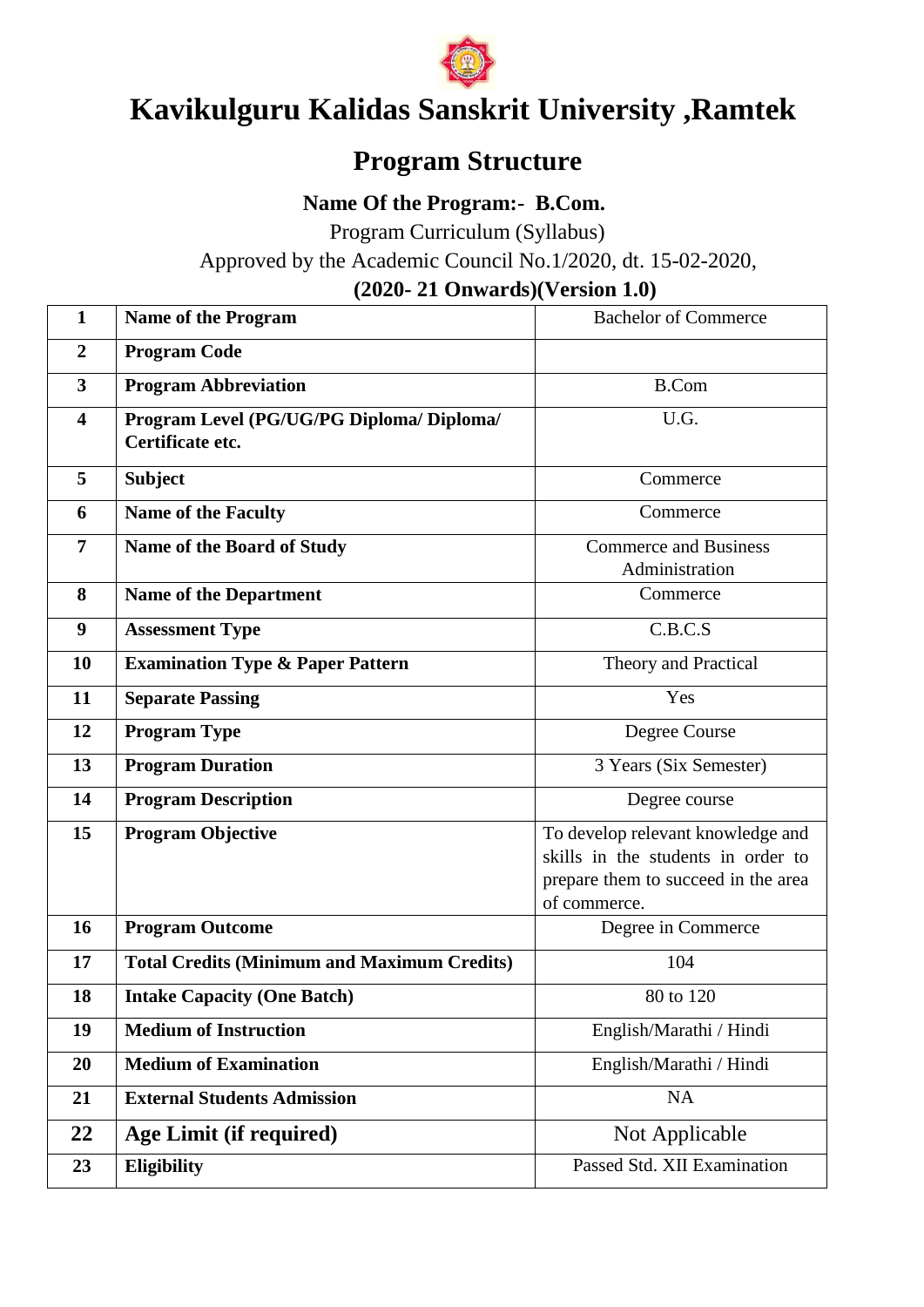|                         |                                                |                                                     |                                                              |              |                                                                        |                 |               |              | equivalent exam |                  |                         |                                |                   |                                                    |
|-------------------------|------------------------------------------------|-----------------------------------------------------|--------------------------------------------------------------|--------------|------------------------------------------------------------------------|-----------------|---------------|--------------|-----------------|------------------|-------------------------|--------------------------------|-------------------|----------------------------------------------------|
| 24                      | <b>Total Marks</b>                             |                                                     |                                                              |              |                                                                        |                 |               |              |                 | 2600             |                         |                                |                   |                                                    |
| 25                      | <b>Note</b>                                    |                                                     |                                                              |              |                                                                        |                 |               |              |                 |                  |                         |                                |                   |                                                    |
| Course<br>Code          | Course<br><b>Title</b>                         | No. of<br>Lecture<br>$(*L)$<br>hours<br>per<br>week | <b>Tutorial</b><br>$(*T)$<br>Practical<br>$(*P)$ per<br>week |              | <b>Internal</b><br>(Pr / Desr<br>/Viva/ Oral/<br><b>Test/Sessional</b> |                 | <b>Theory</b> |              | Other           |                  |                         | <b>Subject</b><br><b>Total</b> | (in case of joint | No. of<br>Credit<br>(if Credit<br><b>System is</b> |
|                         |                                                |                                                     |                                                              | etc.)        | $\mathbf A$                                                            |                 |               | $\, {\bf B}$ |                 |                  | $\mathbf C$             | passing)                       | $A+B+C$           | applicable)                                        |
|                         |                                                |                                                     |                                                              | Max          |                                                                        | Passing         | Max           | Passing      | Max             |                  | Passing                 | Max                            | Passing           |                                                    |
|                         |                                                |                                                     |                                                              |              |                                                                        |                 |               |              |                 |                  |                         |                                |                   |                                                    |
|                         | <b>First Year Semester I</b>                   |                                                     |                                                              |              |                                                                        |                 |               |              |                 |                  |                         |                                |                   |                                                    |
| <b>BCom-I-1</b>         | <b>Sanskrit Literature</b><br>& poetics        |                                                     | $\mathbf{3}$                                                 | $\mathbf{1}$ | 20                                                                     | 7               | 80            |              | 28              | $\overline{0}$   | $\bf{0}$                | 100                            | 35                | $\overline{\mathbf{4}}$                            |
| $BCom-I-2$              | <b>English Language</b>                        |                                                     | 4                                                            | $\bf{0}$     | 20                                                                     | $\overline{7}$  | 80            |              | 28              | $\overline{0}$   | $\bf{0}$                | 100                            | $\overline{35}$   | $\overline{\mathbf{4}}$                            |
| <b>BCom-I-3</b>         | <b>Business Economics</b>                      |                                                     | 4                                                            | $\bf{0}$     | 20                                                                     | 7               | 80            |              | 28              | $\overline{0}$   | $\bf{0}$                | 100                            | 35                | $\overline{\mathbf{4}}$                            |
| <b>BCom-I-4</b>         | $-1$                                           | <b>Financial Accounting</b>                         | $\overline{\mathbf{4}}$                                      | $\bf{0}$     | 20                                                                     | $\overline{7}$  | 80            |              | 28              | $\overline{0}$   | $\bf{0}$                | 100                            | 35                | $\overline{\mathbf{4}}$                            |
| $BCom-I-5$              | Computer<br><b>Application</b>                 |                                                     | $\overline{\mathbf{4}}$                                      | $\mathbf{2}$ | 20                                                                     | $\overline{7}$  | 80            |              | 28              | $\overline{0}$   | $\bf{0}$                | 100                            | 35                | $\overline{\mathbf{4}}$                            |
|                         | <b>Semester Total</b>                          |                                                     | 19                                                           | 3            | 100                                                                    | 35              | 400           |              | 140             | $\bf{0}$         | $\bf{0}$                | 500                            | 175               | 20                                                 |
|                         | <b>First Year – Semester II</b>                |                                                     |                                                              |              |                                                                        |                 |               |              |                 |                  |                         |                                |                   |                                                    |
| <b>BCom-II-1</b>        | Sanskrit Literature<br>& poetics               |                                                     | $\mathbf{3}$                                                 | $\mathbf{1}$ | 20                                                                     | 07              | 80            |              | 28              | $\boldsymbol{0}$ | $\bf{0}$                | 100                            | 35                | 4                                                  |
| <b>BCom-II-2</b>        | <b>English Language</b>                        |                                                     | $\overline{\mathbf{4}}$                                      | $\bf{0}$     | 20                                                                     | $\overline{07}$ | 80            |              | 28              | $\overline{0}$   | $\bf{0}$                | 100                            | 35                | $\overline{\mathbf{4}}$                            |
| <b>BCom-II-3</b>        | Principals of<br><b>Business</b><br>Management |                                                     | $\overline{\mathbf{4}}$                                      | $\pmb{0}$    | 20                                                                     | 07              | 80            |              | 28              | $\boldsymbol{0}$ | $\pmb{0}$               | 100                            | 35                | $\overline{\mathbf{4}}$                            |
| <b>BCom-II-4</b>        |                                                | <b>Monetory Economics</b>                           | $\overline{\mathbf{4}}$                                      | $\pmb{0}$    | 20                                                                     | 07              | 80            |              | 28              | $\boldsymbol{0}$ | $\overline{\mathbf{0}}$ | 100                            | 35                | $\overline{4}$                                     |
| <b>BCom-II-5</b>        | $-2$                                           | <b>Financial Accounting</b>                         | $\overline{\mathbf{4}}$                                      | $\bf{0}$     | 20                                                                     | 07              | 80            |              | 28              | $\boldsymbol{0}$ | $\pmb{0}$               | 100                            | 35                | $\overline{\mathbf{4}}$                            |
|                         | <b>Semester Total</b>                          |                                                     | 19                                                           | $\mathbf{1}$ | 100                                                                    | 35              | 400           |              | 140             | $\bf{0}$         | $\pmb{0}$               | 500                            | 175               | 20                                                 |
| <b>First year Total</b> |                                                |                                                     |                                                              |              | 200                                                                    | 70              | 800           |              | 280             | $\pmb{0}$        | $\bf{0}$                | 1000                           | 350               | 40                                                 |
|                         |                                                |                                                     |                                                              |              |                                                                        |                 |               |              |                 |                  |                         |                                |                   |                                                    |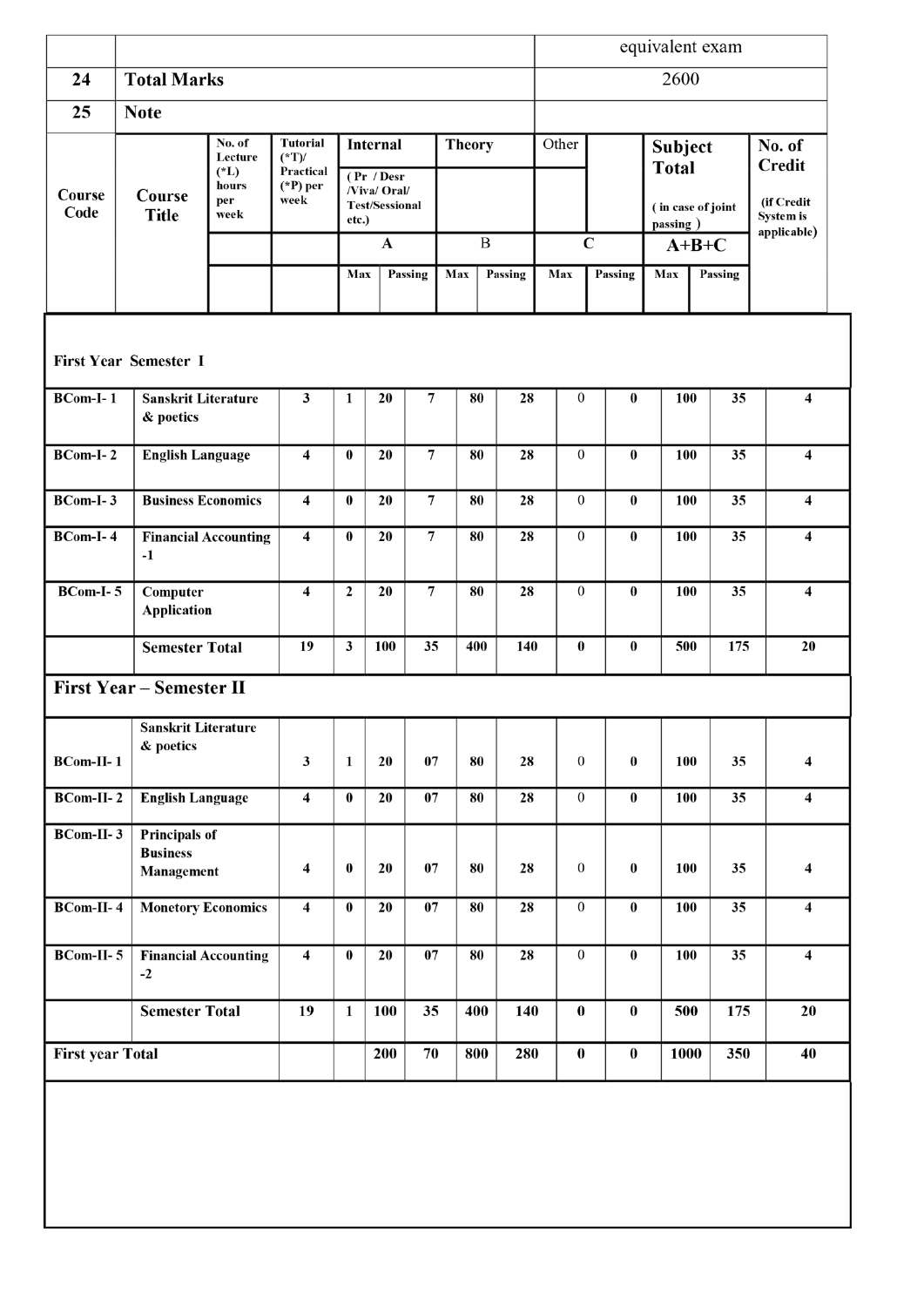|                   | <b>Second Year- Semester-III</b>                                                                          |                |                  |     |    |     |     |                  |                  |     |     |                |
|-------------------|-----------------------------------------------------------------------------------------------------------|----------------|------------------|-----|----|-----|-----|------------------|------------------|-----|-----|----------------|
| <b>BCom-III-1</b> | <b>Company Law</b>                                                                                        | $\overline{4}$ | $\mathbf{0}$     | 20  | 07 | 80  | 28  | $\boldsymbol{0}$ | $\boldsymbol{0}$ | 100 | 35  | 4              |
| $BCom-III-2$      | <b>Environmental</b><br><b>Management</b>                                                                 | $\overline{4}$ | $\mathbf{0}$     | 20  | 07 | 80  | 28  | $\mathbf{0}$     | $\mathbf{0}$     | 100 | 35  | $\overline{4}$ |
| <b>BCom-III-3</b> | <b>Cost Accounting</b>                                                                                    | $\overline{4}$ | $\mathbf{0}$     | 20  | 07 | 80  | 28  | $\boldsymbol{0}$ | $\mathbf{0}$     | 100 | 35  | $\overline{4}$ |
| <b>BCom-III-4</b> | <b>Indian Economics</b>                                                                                   | $\overline{4}$ | $\mathbf{0}$     | 20  | 07 | 80  | 28  | $\boldsymbol{0}$ | $\mathbf{0}$     | 100 | 35  | $\overline{4}$ |
|                   |                                                                                                           | 16             | $\mathbf{0}$     | 80  | 28 | 320 | 112 | $\boldsymbol{0}$ | $\boldsymbol{0}$ | 400 | 140 | 16             |
|                   | <b>Second Year - Semester IV</b>                                                                          |                |                  |     |    |     |     |                  |                  |     |     |                |
| <b>BCom-IV-1</b>  | <b>Business Law</b>                                                                                       | $\overline{4}$ | $\mathbf{0}$     | 20  | 07 | 80  | 28  | $\boldsymbol{0}$ | $\mathbf{0}$     | 100 | 35  | $\overline{4}$ |
| BCom-IV-2         | Computerized<br><b>Accounting</b>                                                                         | $\overline{4}$ | $\mathbf{0}$     | 20  | 07 | 80  | 28  | $\mathbf{0}$     | $\mathbf{0}$     | 100 | 35  | $\overline{4}$ |
| BCom-IV-3         | Management<br><b>Accounting</b>                                                                           | $\overline{4}$ | $\mathbf{0}$     | 20  | 07 | 80  | 28  | $\boldsymbol{0}$ | $\mathbf{0}$     | 100 | 35  | $\overline{4}$ |
| BCom-IV-4         | <b>Entrepreneurial</b><br><b>Development</b>                                                              | $\overline{4}$ | $\mathbf{0}$     | 20  | 07 | 80  | 28  | $\mathbf{0}$     | $\mathbf{0}$     | 100 | 35  | $\overline{4}$ |
|                   |                                                                                                           | 16             | $\mathbf{0}$     | 80  | 28 | 320 | 112 | $\mathbf{0}$     | $\mathbf{0}$     | 400 | 140 | 16             |
|                   | <b>Second Year Total</b>                                                                                  |                |                  | 160 | 56 | 640 | 224 | $\bf{0}$         | $\boldsymbol{0}$ | 800 | 280 | 32             |
|                   | Third Year - Semester- V                                                                                  |                |                  |     |    |     |     |                  |                  |     |     |                |
| $BCom-V-1$        | <b>Fundamental of</b><br><b>Statistics</b>                                                                | $\overline{4}$ | $\boldsymbol{0}$ | 20  | 07 | 80  | 28  | $\boldsymbol{0}$ | $\boldsymbol{0}$ | 100 | 35  | 4              |
| $BCom-V - 2$      | <b>Tax Procedure and</b><br><b>Practice</b>                                                               | $\overline{4}$ | $\overline{0}$   | 20  | 07 | 80  | 28  | $\mathbf{0}$     | $\mathbf{0}$     | 100 | 35  | $\overline{4}$ |
| BCom-V-3          | <b>Industrial Law</b>                                                                                     | $\overline{4}$ | $\overline{0}$   | 20  | 07 | 80  | 28  | $\mathbf{0}$     | $\mathbf{0}$     | 100 | 35  | $\overline{4}$ |
| $BCom-V - 4$      | <b>Financial</b><br><b>Management</b><br>/Human Resource<br>Management<br>/Marketing<br><b>Management</b> | $\overline{4}$ | $\mathbf{0}$     | 20  | 07 | 80  | 28  | $\mathbf{0}$     | $\boldsymbol{0}$ | 100 | 35  | $\overline{4}$ |
|                   | Internship of<br>$\overline{\mathbf{4}}$<br><b>Weeks duration</b>                                         |                |                  |     |    |     |     |                  |                  |     |     | Grande         |
|                   |                                                                                                           | 16             | $\mathbf{0}$     | 80  | 28 | 320 | 112 | $\mathbf{0}$     | $\mathbf{0}$     | 400 | 140 | 16             |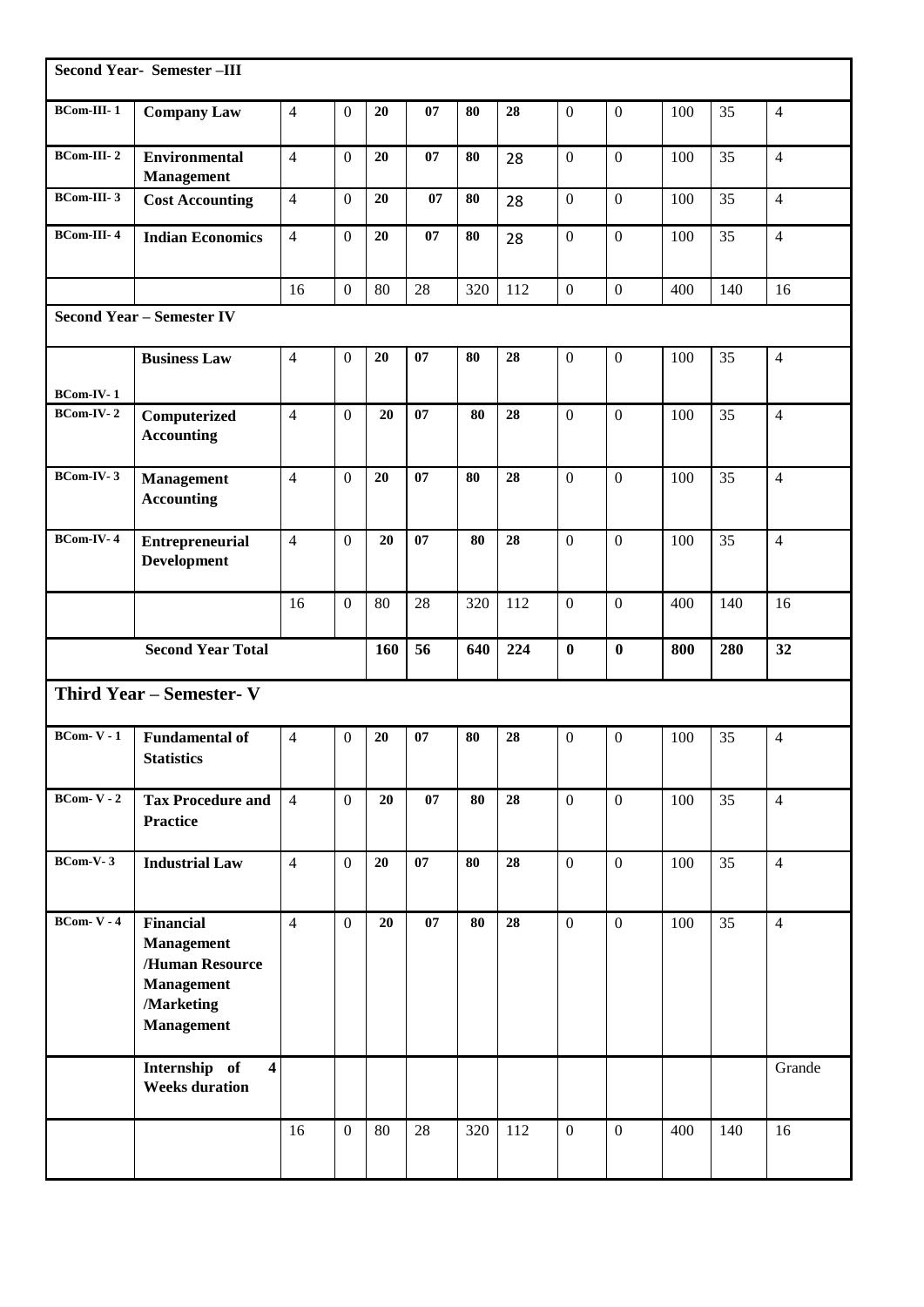|                    | Third Year - Semester- VI                                                                                                              |                |                |     |    |          |              |              |                  |     |      |                |
|--------------------|----------------------------------------------------------------------------------------------------------------------------------------|----------------|----------------|-----|----|----------|--------------|--------------|------------------|-----|------|----------------|
| BCom-VI-1          | <b>Auditing Principal</b><br>and Practice                                                                                              | $\overline{4}$ | $\overline{0}$ | 20  | 07 | 80       | 28           | $\mathbf{0}$ | $\boldsymbol{0}$ | 100 | 35   | $\overline{4}$ |
| $BCom-VI-2$        | <b>Sales Promotion</b><br><b>And Management</b>                                                                                        | $\overline{4}$ | $\theta$       | 20  | 07 | 80       | 28           | $\theta$     | $\theta$         | 100 | 35   | $\overline{4}$ |
| $BCom-VI-3$        | <b>Business</b><br>Communication                                                                                                       | $\overline{4}$ | $\Omega$       | 20  | 07 | 80       | 28           | $\Omega$     | $\Omega$         | 100 | 35   | $\overline{4}$ |
| $BCom- VI- 4$      | Project on any one<br>$\overline{\phantom{a}}$<br>Financial<br>Management<br>/Human Resource<br>Management<br>/Marketing<br>Management | $\theta$       | $\overline{4}$ | 100 | 35 | $\bf{0}$ | $\mathbf{0}$ | $\Omega$     | $\Omega$         | 100 | 35   | $\overline{4}$ |
|                    | <b>Semester Total</b>                                                                                                                  | 12             | $\overline{4}$ | 160 | 56 | 240      | 84           | $\Omega$     | $\mathbf{0}$     | 400 | 140  | 16             |
| Third Year Total   |                                                                                                                                        |                |                | 240 | 84 | 560      | 196          | $\theta$     | $\theta$         | 800 | 280  | 32             |
| <b>Final Total</b> |                                                                                                                                        |                |                |     |    |          |              |              |                  |     | 2600 | 104            |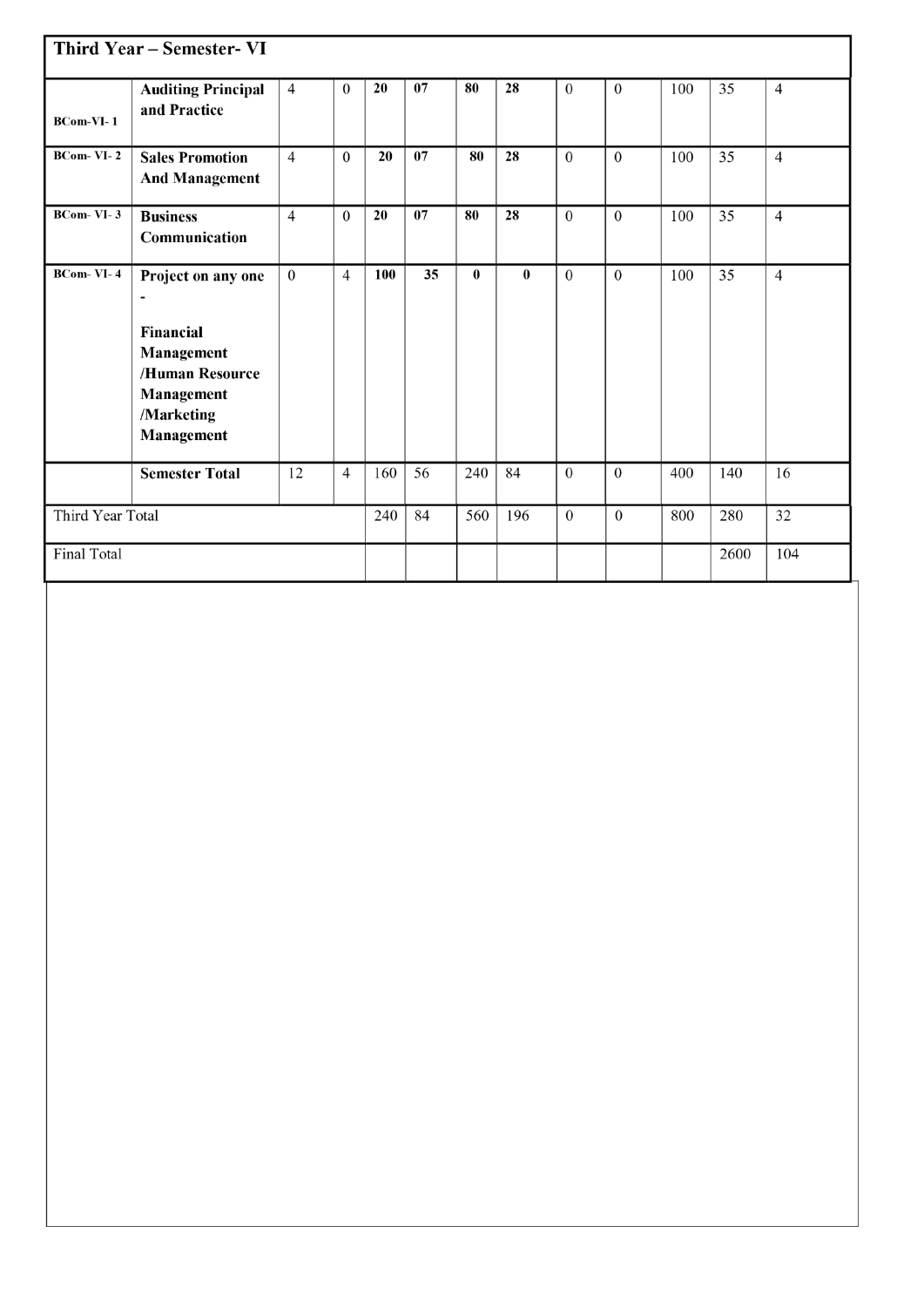**Name of the Faculty – Commerce Programme - Bachelor in Commerce** 

**Eligibility :- Passed Std. XII Examination / equivalent Medium :- English /Marathi / Hindi Duration :-3 Yrs. Total Mark :- 2600** 

Credit Points :- Total credits for **104**Programme. 4 Credits for per course. I Credit is construed as sponding to approximately 30 to 40 learning hours.

The Performance of the learners shall be evaluated into two components. The learner's performance shall be assessed by Internal Assessment with 20% marks in the first component by conducting the Semester End Examination with 80% marks in the second component. The allocation of marks for the Internal Assessment and Semester End Examinations are as shown below:-

### **a) Internal Assessment – 20% for each course.**

| Sr. No.        | <b>Particulars</b>                                                                                                                                                                                                                                                                                                                                                                                                                                                                | <b>Marks</b>                          |
|----------------|-----------------------------------------------------------------------------------------------------------------------------------------------------------------------------------------------------------------------------------------------------------------------------------------------------------------------------------------------------------------------------------------------------------------------------------------------------------------------------------|---------------------------------------|
| 1              | One periodical class test held in the given semester.                                                                                                                                                                                                                                                                                                                                                                                                                             | 5                                     |
| $\overline{2}$ | Subject specific Term Work Module / Assessment modes – at least two – as<br>decided by the department in the beginning of the Semester (like Extension /<br>field / Experimental work, short Quiz; Objective test, lab practical, open<br>book test etc and written assignments, Case study, Projects, Posters and<br>exhibits etc. for which the assessment is to be based on class presentations<br>wherever applicable ) to be selflessly assessed by the teacher/s concerned. | 5                                     |
| 3              | Active participation in routine instructional deliveries (and in practical work,<br>tutorial, field work etc as the case may be)                                                                                                                                                                                                                                                                                                                                                  | 5                                     |
| $\overline{4}$ | Overall conduct as a responsible learner, mannerism and articulation and<br>exhibit of leadership qualities in organizing related academic activities.                                                                                                                                                                                                                                                                                                                            | 5                                     |
|                | <b>Course Detail</b>                                                                                                                                                                                                                                                                                                                                                                                                                                                              |                                       |
| $\mathbf{1}$   | <b>Course Name</b>                                                                                                                                                                                                                                                                                                                                                                                                                                                                | <b>Bachelor</b> of<br><b>Commerce</b> |
| $\overline{2}$ | <b>Course Code</b>                                                                                                                                                                                                                                                                                                                                                                                                                                                                |                                       |
| 3              | Course Level – PG/UG/PG Diploma / Diploma certificate etc.                                                                                                                                                                                                                                                                                                                                                                                                                        | <b>UG</b>                             |
| $\overline{4}$ | <b>Course Mode - Text Reading /Practical / Laboratory</b>                                                                                                                                                                                                                                                                                                                                                                                                                         | <b>All</b>                            |
| 5              | <b>Course Type</b> $-$ a) Elective Hard Core b) Elective Soft Core<br>c) Foundation<br>d) Compulsory                                                                                                                                                                                                                                                                                                                                                                              |                                       |
| 5              | <b>Course Credits</b>                                                                                                                                                                                                                                                                                                                                                                                                                                                             | 104                                   |
| 6              | <b>Course Objective</b>                                                                                                                                                                                                                                                                                                                                                                                                                                                           |                                       |
| $\tau$         | <b>Course Outcome</b>                                                                                                                                                                                                                                                                                                                                                                                                                                                             |                                       |
| 8              | <b>Course Prerequisite</b>                                                                                                                                                                                                                                                                                                                                                                                                                                                        |                                       |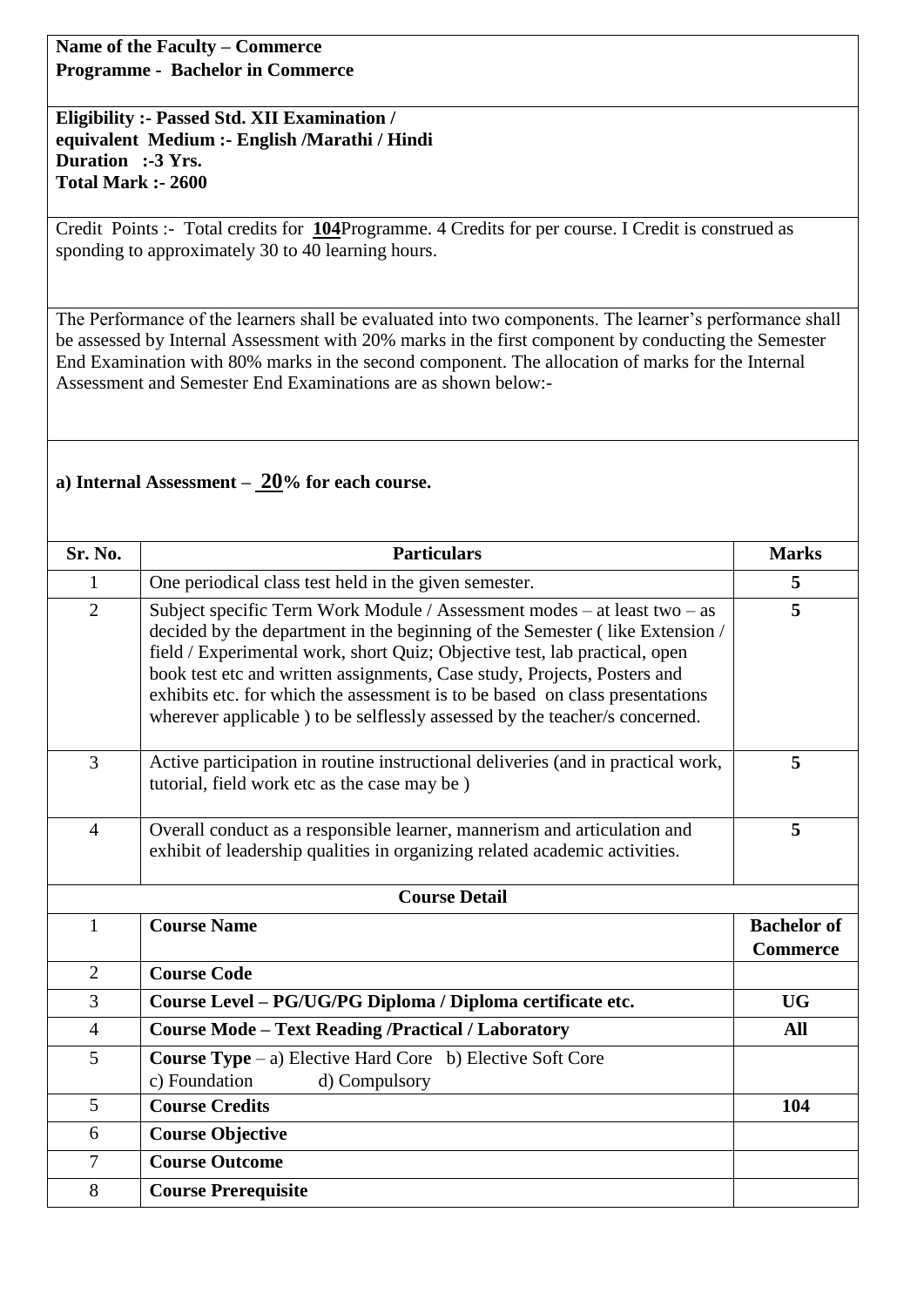## **Name of the Program – Bachelor of Commerce Internal**

**Assessment 20marks.** 

**1. Seminar and Assignment \_\_\_+\_\_\_\_\_** 

| <b>Paper Pattern</b> | <b>Question out of</b> | <b>Per Question Marks</b> |
|----------------------|------------------------|---------------------------|
| Q. 1 Long Answer     | 5 Out of 8             | $5X 10 = 50$ Marks        |
| Q. 2 Short Answer    | 5 Out of 8             | $5 X 5 = 25 Marks$        |
| Q. 3 Objectives/MCQs | 50ut of 8              | $5 X 1 = 5 Marks$         |

## **List of Reference Book: -**

## List of Reference books for B.Com. Program

| Subjects                  | Name of the Books       | Author's Name                               | Publisher's Name     |
|---------------------------|-------------------------|---------------------------------------------|----------------------|
| Semester I                |                         |                                             |                      |
| <b>Business Economics</b> | Modern                  | Dr. K.K. Dewett $\&$ M.H. S. Chand $\&$ Co. |                      |
|                           | Economic                | Navalur                                     | Pvt. Ltd.            |
|                           | Theory                  |                                             |                      |
|                           | Modern                  | Dr. H.L. Ahuja                              | S. Chand & Co.       |
|                           | Economics               |                                             | Pvt. Ltd.            |
|                           | Principles of           | D.M. Mithani                                | Sheth                |
|                           | Economics               |                                             | Publishers Pvt. Ltd. |
|                           | <b>Essentials of</b>    | D. N. Dwivedi                               | Vikas Publishing     |
|                           | <b>Business</b>         |                                             | House Pv. Ltd.       |
|                           | Economics               |                                             |                      |
|                           | <b>Refresher Course</b> | M.L. Seth                                   | Lakshmi              |
|                           | In Micro                |                                             | Narain               |
|                           | Economics               |                                             | Agrawal              |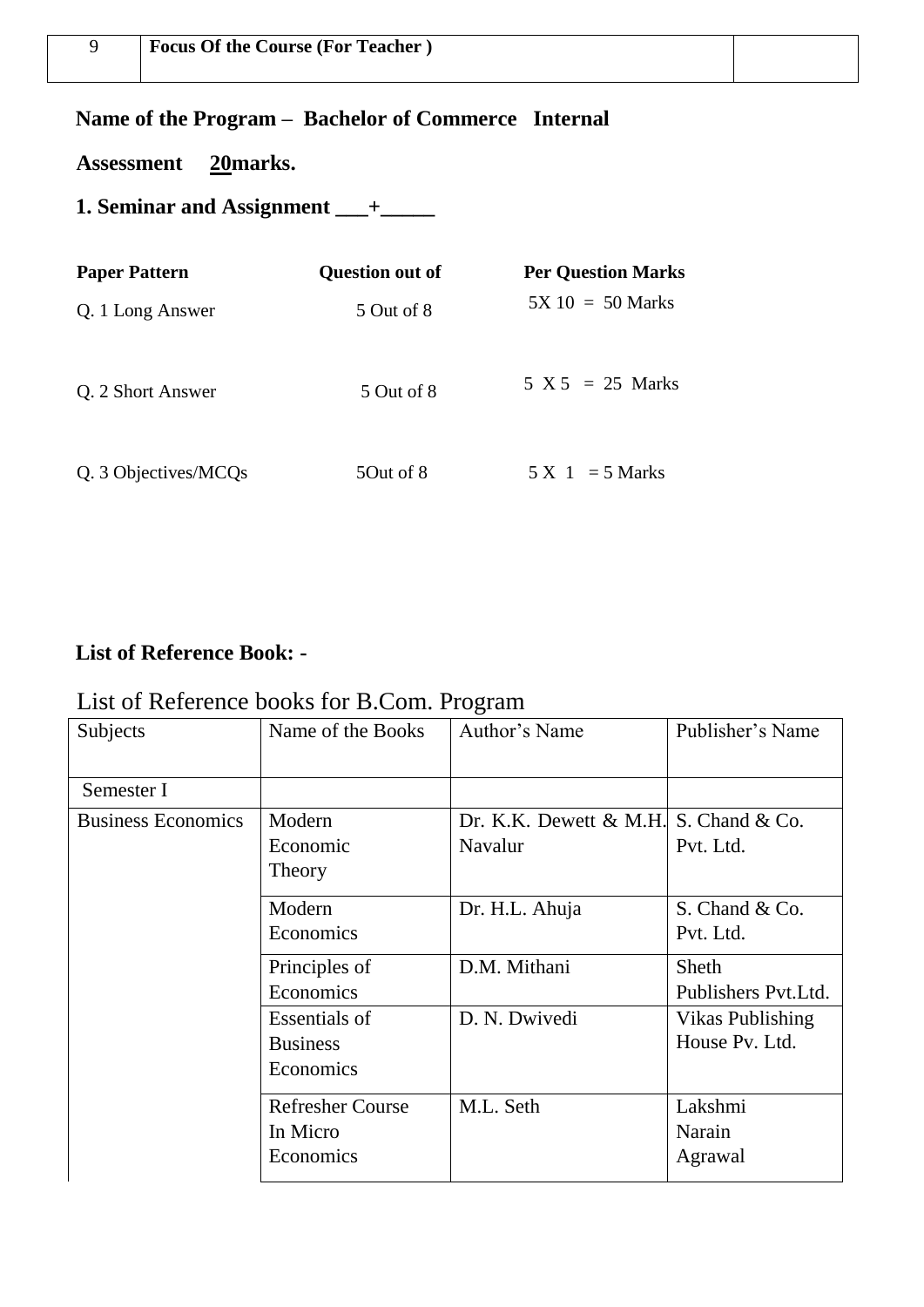|                             | Fundamentals of<br><b>Business</b><br>Economics | M. John Kennedy                                           | Himalaya<br>Publishing<br>House               |
|-----------------------------|-------------------------------------------------|-----------------------------------------------------------|-----------------------------------------------|
|                             | <b>Business Economics</b>                       | P.K. Mehta                                                | Taxmann's<br>Publication                      |
|                             | <b>Business Economics</b>                       | V.G. Mankar                                               | Himalaya<br>Publication                       |
|                             |                                                 |                                                           |                                               |
| <b>Financial Accounting</b> | Financial Accounting Dr. Deepak Sehgal          |                                                           | <b>Vikas</b><br>Publishing<br>House Pvt. Ltd. |
|                             | Advanced<br>Financial<br>Accounting             | Dr. R. D. Mehta,<br>Dr. Pradeep Wath,<br>Dr. D.C. Gotmare | PayalPrakashan                                |
|                             | <b>Financial Accounting</b>                     | Prof. Jawaharlal &<br>Dr. Seema<br>Srivastava             | Himalaya<br>Publishing<br>House               |
|                             | <b>Advanced Accounting</b>                      | S.P. Jain, K.L.<br>Narang                                 | Kalyani<br>Publishers                         |
|                             | Advanced                                        | M.C. Shukla, T.S.                                         | S. Chand &                                    |

|                           | Accounting                                    | Grewal, S.C. Gupta                    | Co. Pvt. Ltd.                   |
|---------------------------|-----------------------------------------------|---------------------------------------|---------------------------------|
|                           | Fundamentals of<br>Advanced<br>Accounting     | R.S.N. Pillai,<br>Bhagvathi, S. Uma   | S. Chand & Co.<br>Pvt. Ltd.     |
|                           | <b>Financial Accounting</b>                   | Dr. R.C. Gupta, Dr. P.K.<br>Sanse     | R.B.D.<br>Publications          |
|                           | Fundamentals of<br>Accounting                 | Dr. D.C. Jain, Dr.<br>M.C. Khandelwal | R.B.D.<br>Publications          |
|                           |                                               |                                       |                                 |
| <b>Monetary Economics</b> | Principles of<br>Macro<br>Economics           | Dr. H.L. Ahuja                        | S. Chand & Co.<br>Pvt. Ltd.     |
|                           | Refresher Course in<br><b>Macro Economics</b> | M.L. Seth                             | Lakshmi<br>Narain<br>Agrawal    |
|                           | Macro<br>Economics                            | Dr. D.M. Mithani                      | Himalaya<br>Publishing<br>House |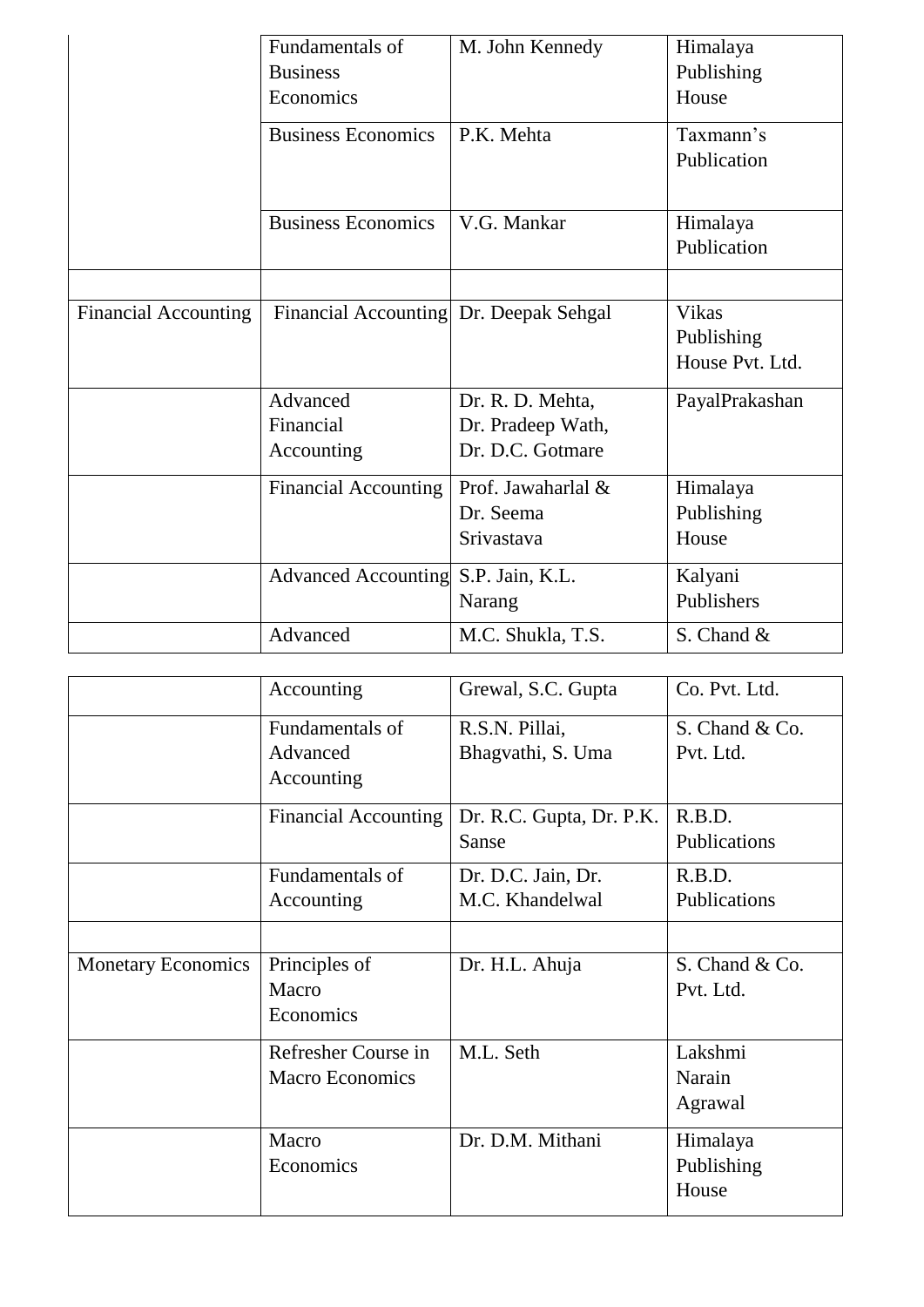|                   | Macro              | Suman Kalyan         | Himalaya           |
|-------------------|--------------------|----------------------|--------------------|
|                   | Economics          | Chakraborty          | Publishing         |
|                   |                    |                      | House              |
|                   | Macro              | Mankiw, N. Gregory   | Macmillan          |
|                   | Economics          |                      | Worth              |
|                   |                    |                      | Publishers         |
|                   | <b>Kings Macro</b> | M.M. Varma & Agrawal | <b>Kings Books</b> |
|                   | Economics          |                      |                    |
|                   | Macro              | Deepashree           | <b>ANE Books</b>   |
|                   | Economics          |                      | Pvt. Ltd.          |
| <b>SEMESTER 2</b> |                    |                      |                    |
| Principles of     | <b>Business</b>    | Raj Agrawal & Parag  | <b>Excel Books</b> |
| <b>Business</b>   | Environment        | Diwan                |                    |
| Management        |                    |                      |                    |
|                   | Management         | J.S. Chandan         | <b>Vikas</b>       |
|                   | Theory $&$         |                      | Publishing         |
|                   | Practice           |                      | House              |
|                   | Principles of      | R.N. Gupta           | S. Chand & Co.     |
|                   | Management         |                      | Ltd.               |
|                   | Principles of      | P.C. Tripathi, P.N.  | Tata Mcgraw        |
|                   | Management         | Reddy                | Hill               |
|                   | Principles of      | Prof. S.A.           | Himalaya           |
|                   | <b>Business</b>    | Sherlekar, Dr. V.S.  | Publishing         |

|                   | Management                               | Sherlekar      | House                                         |
|-------------------|------------------------------------------|----------------|-----------------------------------------------|
|                   | Government<br><b>Business Policy</b>     | $&$ P.C. Jain  | Galgotia<br>Publishing<br>Company             |
|                   | Principles of<br>Management              | T. Ramasamy    | Himalaya<br>Publishing<br>House               |
| <b>SEMESTER 3</b> |                                          |                |                                               |
| Company Law       | Company Law for<br><b>Beginners</b>      | Dr. V.K. Jain  | Sheth<br>Publishers Pvt.<br>Ltd.              |
|                   | Company Law &<br>Secretarial<br>Practice | Dr. K.R. Dixit | Vishwa<br>Publishers &<br><b>Distributors</b> |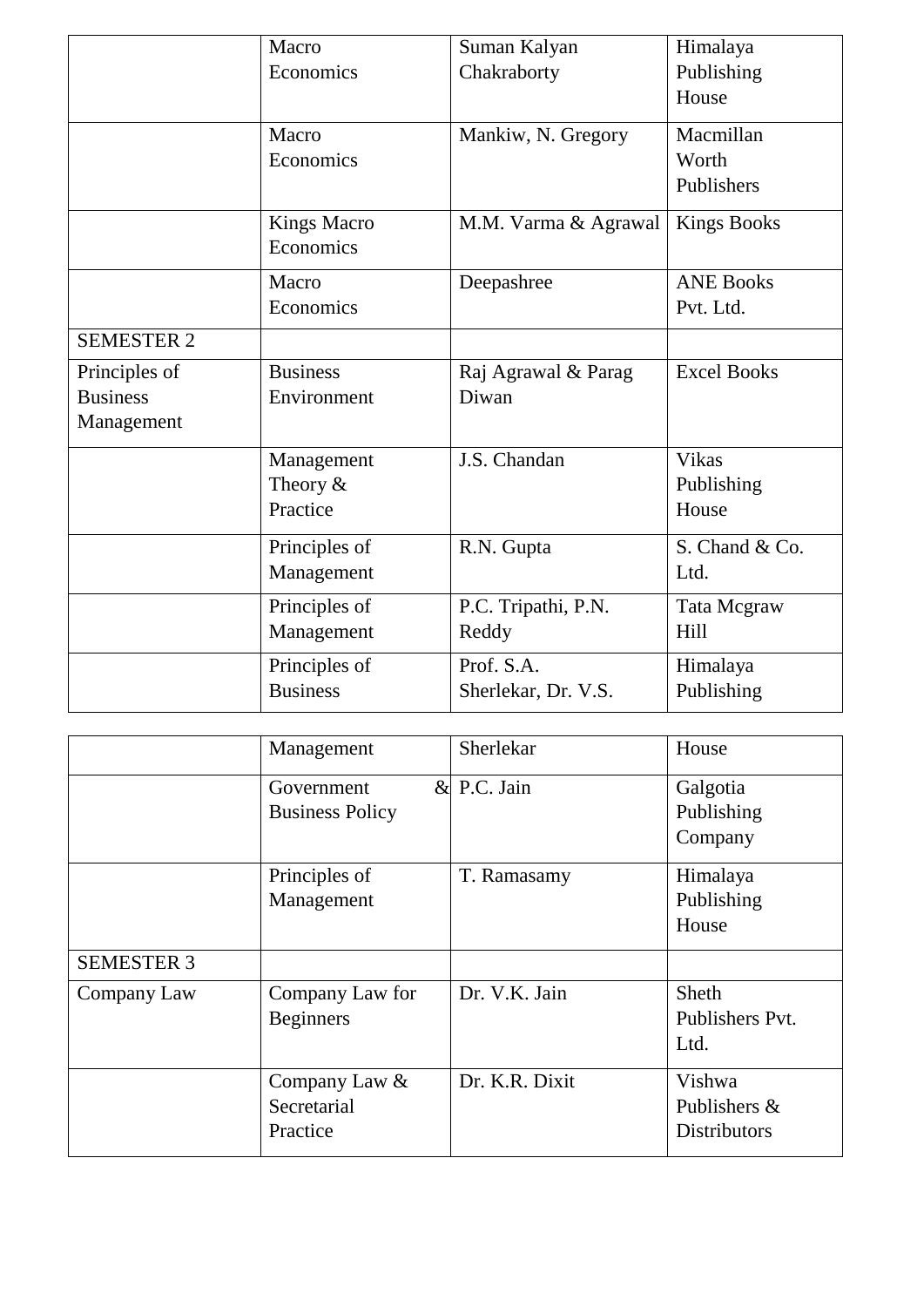|                          | Company Law &<br>Secretarial<br>Practice          | Dr. R.K. Nelakha                                    | <b>Ramesh Book</b><br>Depot, Jaipur,<br>New Delhi |
|--------------------------|---------------------------------------------------|-----------------------------------------------------|---------------------------------------------------|
|                          | Company Law &<br>Secretarial<br>Practice          | Appannaian Reddy,<br>Prabhudev                      | Himalaya<br>Publishing<br>House                   |
|                          | Office<br>Organisation&<br>Management             | Dr. R.K. Chopra                                     | Himalaya<br>Publishing<br>House                   |
| Indian Economy           | <b>Indian Economy</b><br>: Issues And<br>Problems | H.L. Bhatia                                         |                                                   |
|                          | <b>Indian Economy</b>                             | Datt&Sundaram                                       | S. Chand                                          |
|                          | Agriculture $\&$<br>Rural<br>Development          | Dr. K. Venkata Reddy                                | Himalaya<br>Publishing<br>House                   |
|                          | Fundamentals of<br>Agricultural<br>Economics      | A.N. Sadhu,<br>Amarjit Singh,<br>Prof. Jasbir Singh | Himalaya<br>Publishing<br>House                   |
|                          | <b>Indian Economy</b>                             | Misra&Puri                                          | Himalaya<br>Publishing<br>House                   |
|                          |                                                   |                                                     |                                                   |
| Computer<br>Applications | Microsoft Office-<br>2000                         | Gini Courter                                        | Annelte<br>Marquis BPB                            |
|                          | Computer                                          | Dr. S.                                              | Himalaya                                          |

| Application in<br><b>Business</b>                      | S.<br>Sudalaimuthu,<br>Mr.<br>Anthony Raj | <b>Publishing House</b>         |
|--------------------------------------------------------|-------------------------------------------|---------------------------------|
| Computer<br><b>Business</b><br>Applications            | R.G. Saha                                 | Himalaya<br>Publishing<br>House |
| Computer<br>Fundamentals                               | AnannyaSaha, R.G.<br>Saha                 | Himalaya<br>Publishing<br>House |
| An Introduction<br>To Database<br>Management<br>System | Bipin C. Desai                            | Galgotia<br>Publication         |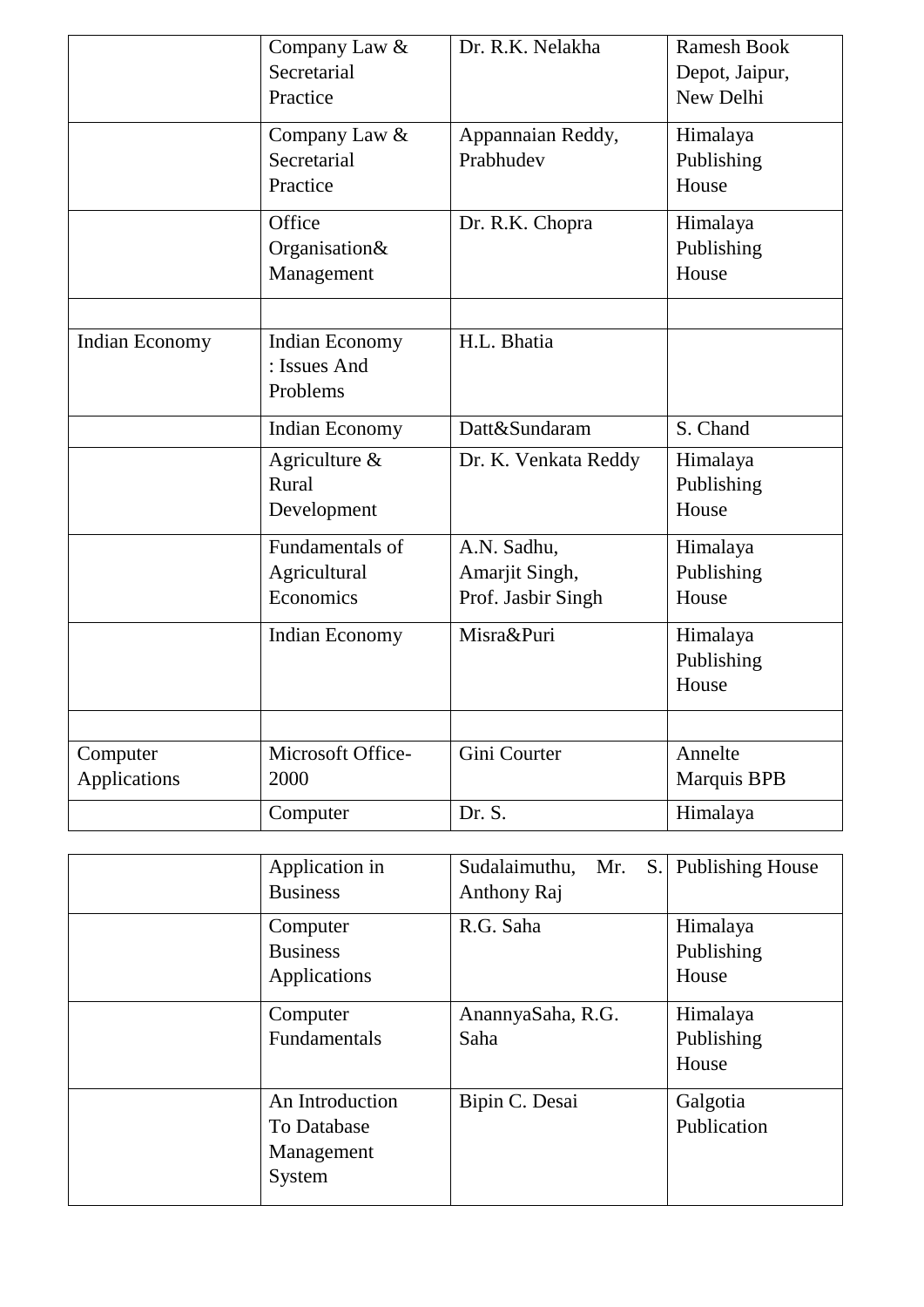| <b>Cost Accounting</b> | A Textbook of<br>Cost $&$<br>Management<br>Accounting | M.N. Arora                                                                                  | Vikas<br>Publishing<br>House Pvt. Ltd. |
|------------------------|-------------------------------------------------------|---------------------------------------------------------------------------------------------|----------------------------------------|
|                        | <b>Cost Accounting</b>                                | Prof. M.L. Oswal, Prof.<br>B.S.<br>Rajpurohit, Prof.<br>N.K. Maheshwari,<br>Prof. S.S. Modi | R.B.D.<br>Publishing<br>House          |
|                        | Advanced<br>Costing<br>Problems                       | Prof. M.L. Oswal, Dr.<br>S.K. Mangal                                                        | R.B.D.<br>Publishing<br>House          |
|                        | Introduction to Cost Dr. P.C. Tulsian<br>Accounting   |                                                                                             | S. Chand & Co.<br>Pvt. Ltd.            |
| <b>SEMESTER 4</b>      |                                                       |                                                                                             |                                        |
| <b>Business Law</b>    | Mercantile Law                                        | Dr. V.K. Jain                                                                               | Seth<br>Publications                   |
|                        | Mercantile Law                                        | M.C. Kuchhal                                                                                | Vikas<br>Publishing<br>House           |
|                        | Lectures on<br><b>Business and</b><br>Corporate Laws  | C.K. Kapoor                                                                                 | VidyaSadan                             |
|                        | <b>Business and</b><br>Coroprate Laws                 | V.S. Datey                                                                                  | Taxman                                 |
|                        | <b>Business Law for</b><br>Management                 | K.R. Mulchandani                                                                            | Himalaya<br>Publication<br>House       |

| Computerized | Accounting with       | K.K. Nadhani                                                      | <b>BPB</b>  |
|--------------|-----------------------|-------------------------------------------------------------------|-------------|
| Accounting   | Tally                 |                                                                   | Publication |
|              |                       | Accounting Principles R.N. Anthony and J.S. Irwin Inc.<br>Richard |             |
|              | <b>Tally Tutorial</b> | K.K. Nadhani and A.K.                                             | <b>BPB</b>  |
|              |                       | Nadhani                                                           | Publication |
|              | Advanced              | M.C. Shukla, T.S.                                                 | S. Chand &  |
|              | Accounts Vol.-I       | Grewal & S.G.                                                     | Company     |
|              |                       | Gupta                                                             |             |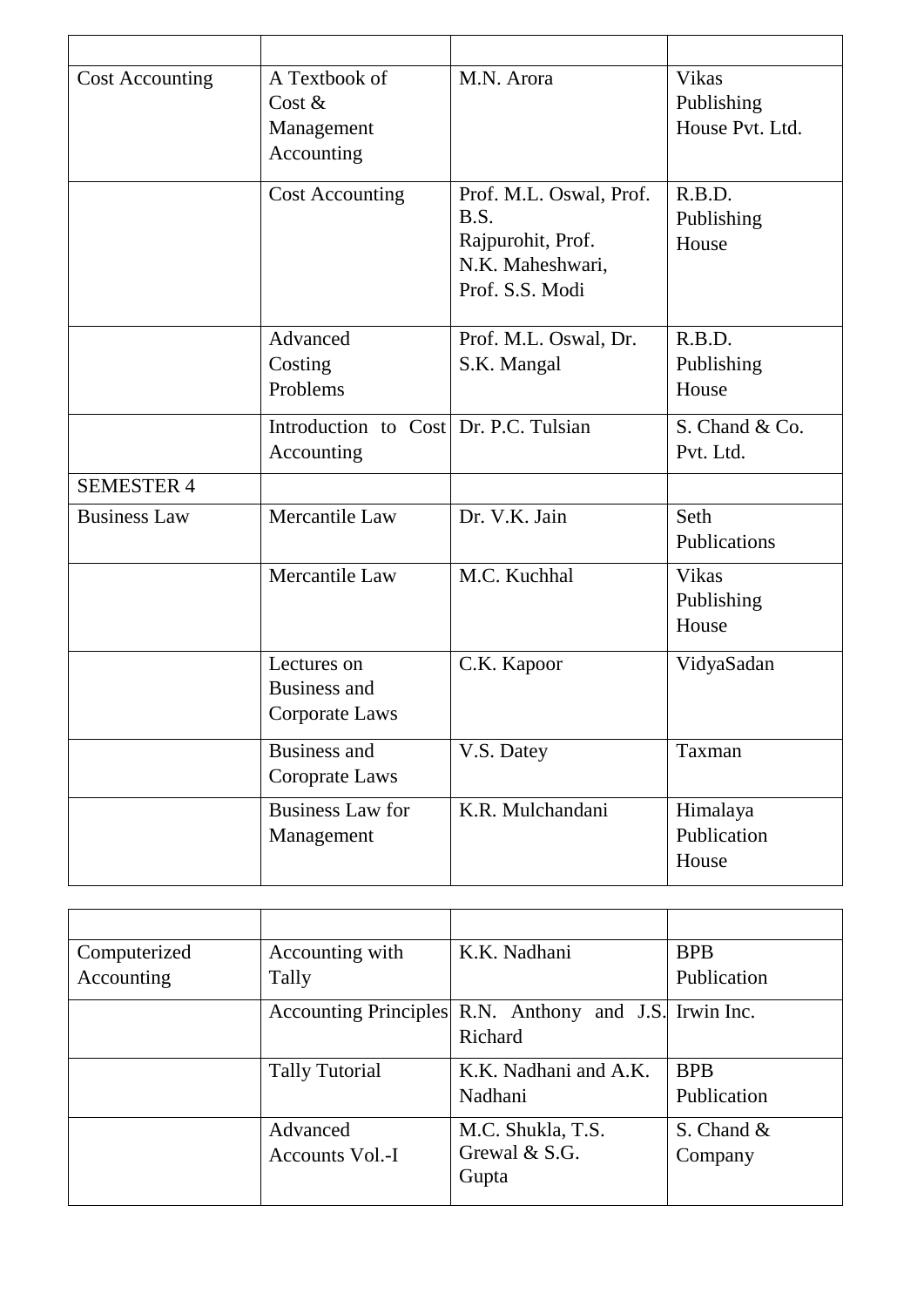|                                | Advanced<br>Accountancy                                                | P.C. Tulsian                                             | <b>Tata McGraw</b><br>Hill<br>Publication     |
|--------------------------------|------------------------------------------------------------------------|----------------------------------------------------------|-----------------------------------------------|
| Entrepreneurial<br>Development | A Complete guide to<br>successful<br>entrepreneurship                  | G.N. Pandey                                              | <b>Vikas</b><br>Publishing<br>House           |
|                                | Entrepreneurial<br>Development                                         | S.S. Khanka                                              | S. Chand Publishing                           |
|                                | Entrepreneurial<br>Development                                         | Dr.<br><b>Nuzhath Khatoon</b>                            | Himalaya<br>Publishing<br>House               |
|                                | Fundamentals of<br>Entrepreneurship                                    | Dr. K.K. Patra                                           | Himalaya<br>Publishing<br>House               |
|                                | <b>Small Scale</b><br>Industries and<br>Entrepreneurial<br>Development | Mr. C.S.V. Murthy                                        | Himalaya<br>Publishing<br>House               |
| Management<br>Accounting       | Management<br>Accounting<br>(Text, Problems<br>& Cases)                | M.Y. Khan & P.K.<br>Jain                                 | Tata McGraw Hill<br>Publishing<br>Co.<br>Ltd. |
|                                | Advanced<br>Management<br>Accounting                                   | Dr. Pradeep Wath, Dr.<br>R.D. Mehta, Dr.<br>D.C. Gotmare | Payal Prakashan                               |
|                                | Management<br>Accounting                                               | R.S.N. Pillai, Bhagvathi                                 | S.Chand& Co.<br>Pvt. Ltd.                     |
| <b>SEMESTER 5</b>              |                                                                        |                                                          |                                               |

| Fundamentals of<br><b>Statistics</b> | <b>Statistics</b>                    | V.K. Kapoor | S. Chand & Sons                 |
|--------------------------------------|--------------------------------------|-------------|---------------------------------|
|                                      | Fundamentals of<br><b>Statistics</b> | S.C. Gupta  | Himalaya<br>Publishing<br>House |
|                                      | <b>Statistics</b><br>Methods         | S.P. Gupta  | S. Chand & Sons                 |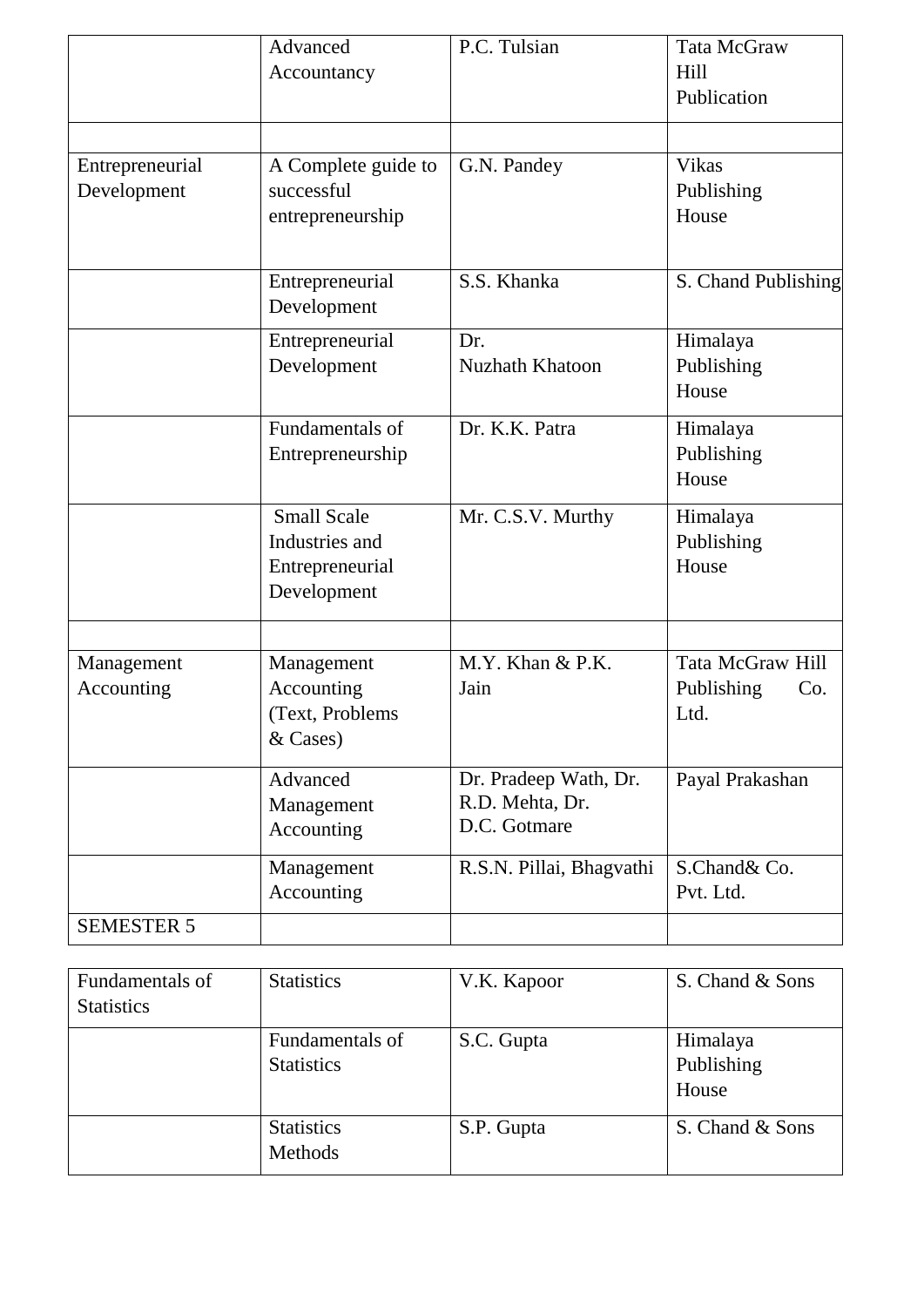|                                       | Problems in<br><b>Statistics</b>                     | Y.R. Mahajan                            | Pimplapure<br>Publisher             |
|---------------------------------------|------------------------------------------------------|-----------------------------------------|-------------------------------------|
|                                       | <b>Statistics</b>                                    | <b>B.</b> New Gupta                     | SahityaBhavan                       |
|                                       |                                                      |                                         |                                     |
| Procedures<br>Tax<br>$\&$<br>Practice | Guide<br><b>Students</b><br><b>Income Tax</b>        | to V.K. Singhania                       | Taxman                              |
|                                       | <b>Indirect Taxes</b>                                | V. Balchandran                          | Sultan chand&<br>Sons               |
|                                       | Indirect Taxes Law &<br>Practice                     | V.S. Datey                              | Taxman                              |
|                                       | Direct & Indirect<br><b>Taxes</b>                    | Dr. H.C.<br>Mehrotra& Dr. S.P.<br>Goyal | SahityaBhavan                       |
|                                       | Income Tax for<br><b>Beginners</b>                   | Dr. V.K. Jain                           | Sheth<br>Publishers                 |
| <b>Industrial Law</b>                 | Mercantile Law                                       | Dr. V.K. Jain                           | Seth<br>Publications                |
|                                       | Mercantile Law                                       | M.C. Kuchhal                            | <b>Vikas</b><br>Publishing<br>House |
|                                       | Lectures on<br><b>Business and</b><br>Corporate Laws | C.K. Kapoor                             | VidyaSadan                          |
|                                       | <b>Business and</b><br>Coroprate Laws                | V.S. Datey                              | Taxman                              |
|                                       | <b>Business Law for</b><br>Management                | K.R. Mulchandani                        | Himalaya<br>Publication<br>House    |
| Financial<br>Management               | Financial<br>Management<br>Problems &<br>Solutions   | Kishore Ravi M                          | Taxman                              |
|                                       | Fundamentals of                                      | Chandra Prasanna                        | Tata McGraw                         |

| Financial<br>Management |              | Hill Publishing Co. <br>Ltd. |
|-------------------------|--------------|------------------------------|
| Financial<br>Management | M.R. Agrawal | Garima<br>Publication        |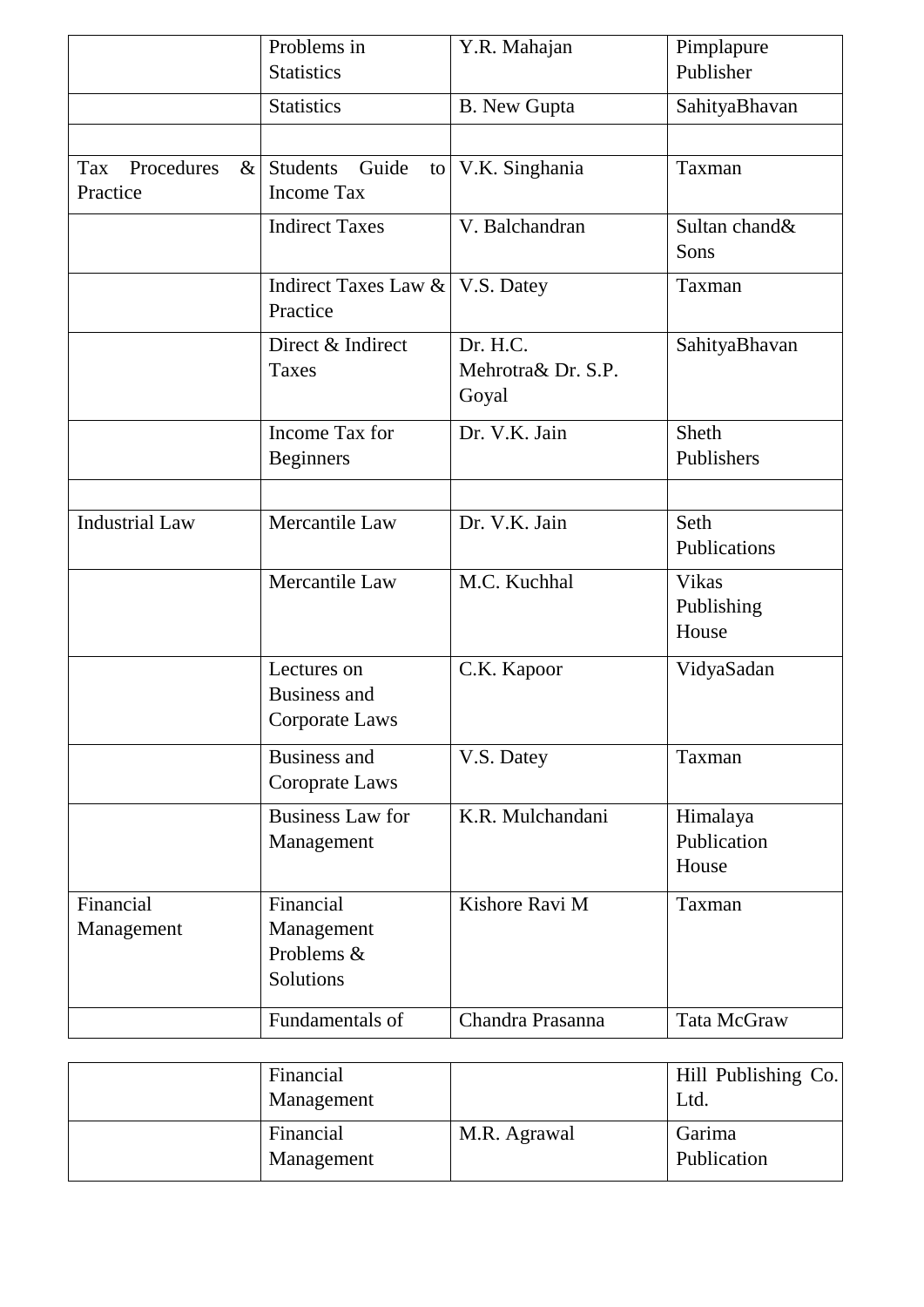|                            | Financial                 | P.V. Kulkarni, B.G.   | Himalaya                 |
|----------------------------|---------------------------|-----------------------|--------------------------|
|                            | Management                | Sathyaprasad          | Publishing               |
|                            |                           |                       | House                    |
|                            | Management                | M.N. Arora            | Himalaya                 |
|                            | Accounting $&$            |                       | Publishing               |
|                            | Financial                 |                       | House                    |
|                            | Management                |                       |                          |
|                            |                           |                       |                          |
| <b>Human Resource</b>      | Human                     | Dr. D. K.             | Himalaya                 |
| Management                 | Resource                  | Bhattacharyya         | Publishing               |
|                            | Management                |                       | House                    |
|                            | <b>Human Resource</b>     | V.S.P. Rao            | <b>Excell Books</b>      |
|                            | Management                |                       |                          |
|                            | Treat & Cores             |                       |                          |
|                            | <b>Human Resource</b>     | <b>Garry Dersler</b>  | <b>Prentice Hall</b>     |
|                            | Management                |                       |                          |
|                            | <b>Human Resource</b>     | A.M. Sheikh           | S. Chand                 |
|                            | Development and           |                       | Publishing               |
|                            | Management                |                       |                          |
|                            | Human                     | Dr.                   | Himalaya                 |
|                            | Resource                  | Ravindranath Badi     | Publishing               |
|                            | Management                |                       | House                    |
| Marketing                  | Marketing                 | Philip Kotler &       | <b>Pearson Education</b> |
| Management                 | Management                | Kevin Lane Keller     |                          |
|                            | Marketing                 | V.J. Ramaswami and S. | McMillan                 |
|                            | Management                | Namakumari            | <b>Business</b>          |
|                            |                           |                       | <b>Books</b>             |
|                            | <b>Services Marketing</b> | S.M. Jha              | Himalaya                 |
|                            |                           |                       | Publishing               |
|                            |                           |                       | House                    |
|                            | Industrial                | S.L. Gupta, Sanjeev   | <b>Excel Books</b>       |
|                            | Marketing                 | Bahadur & Hitesh      |                          |
|                            | Practices in India        | Gupta                 |                          |
| <b>Sales Promotion And</b> | <b>Successful Sales</b>   | Choudhary, Elliot $&$ | Orient                   |
|                            | Promotion                 | Toop                  | Longman                  |
| Management                 | Cases in                  | M.L. Bhasin           | <b>Excell Books</b>      |
|                            | Marketing                 |                       |                          |
|                            | Management                |                       |                          |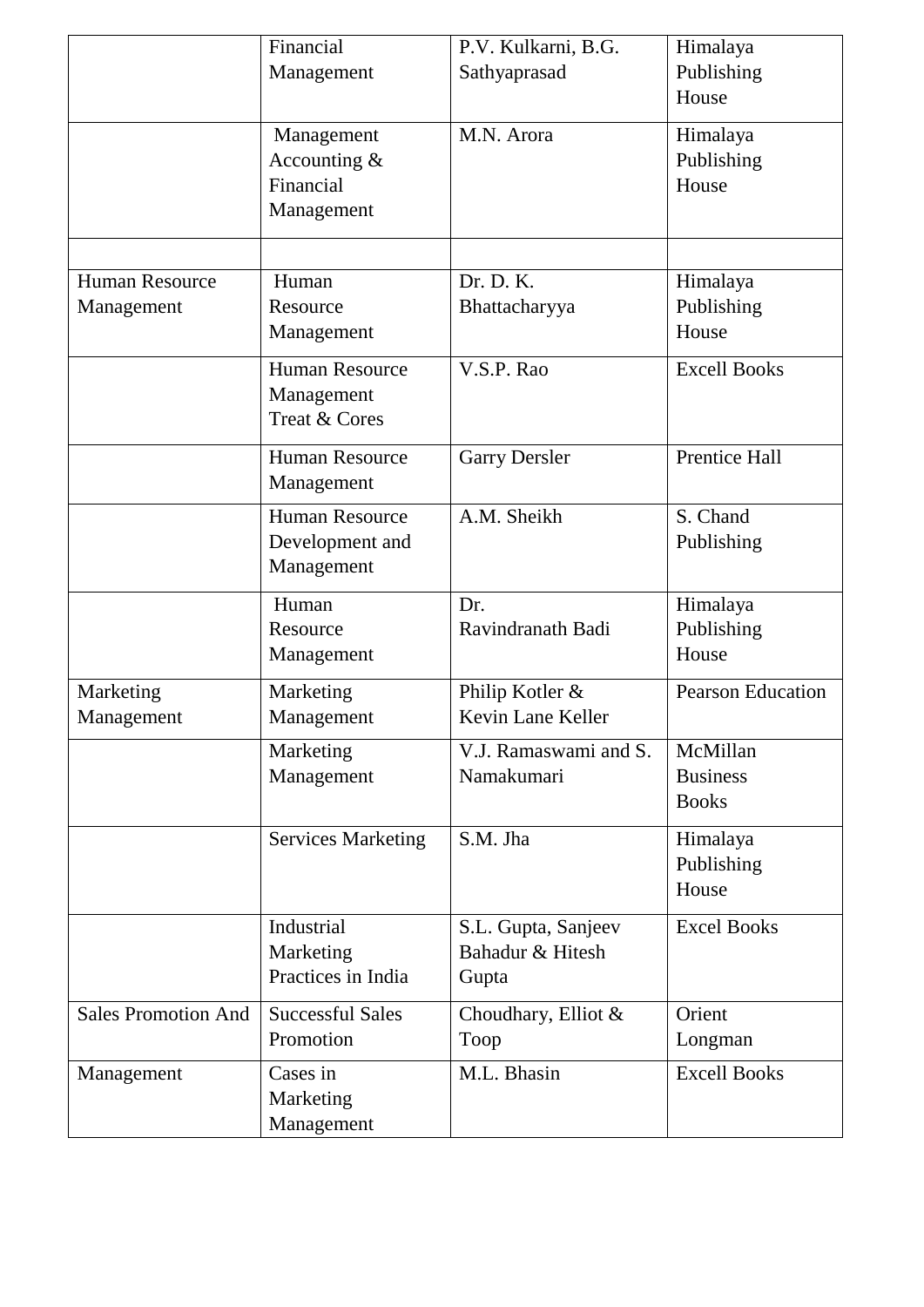|                                          | Advertising<br>Management-<br>Concept and<br>Cases        | Manendra Mohan                                                     | Tata McGraw<br>Hill                           |
|------------------------------------------|-----------------------------------------------------------|--------------------------------------------------------------------|-----------------------------------------------|
|                                          | <b>Brand</b><br>Positioning                               | Subroto Sengupta                                                   | Tata McGraw<br>Hill                           |
| <b>Business</b><br>Communication         | A guide to<br><b>Business</b><br>Correspondence           | A. Kapoor                                                          | S. Chand & Co.                                |
|                                          | <b>Essentials of</b><br><b>Business</b><br>Communications | D. Gopala Krishna, Dr.<br>P.N. Reddy & Prof.<br>H.R.<br>Appannaiah | Himalaya<br>Publishing<br>House               |
|                                          | Effective<br><b>Business</b><br>Communication             | <b>Herta Murphy Chorles</b><br>Perk                                | Tata McGraw<br>Hill                           |
|                                          | <b>Business</b><br>Communication                          | Dr. V.K. Jain<br>& Omprakash Biyani                                | S. Chand & Co.                                |
|                                          | Effective<br>Communication                                | Urmila Rai & S.M. Rai                                              | Himalaya<br>Publishing<br>House               |
| Auditing<br>Principles $\&$<br>Practices | <b>Auditing Principles</b>                                | Jagdish Prasad                                                     |                                               |
|                                          | <b>Practical Auditing</b>                                 | Spicer and Peglar                                                  |                                               |
|                                          | Auditing                                                  | S.K. Mehta                                                         | Diamond<br>Publication,<br>Pune               |
|                                          | Auditing                                                  | Dr. K.R. Dixit                                                     | Vishwa<br>Publishers &<br><b>Distributors</b> |
|                                          | Auditing<br>Principles &<br>Practice                      | S.D. Sharma                                                        | Taxman<br>Publication,<br>New Delhi           |
|                                          | <b>Practical Auditing</b>                                 | B.N. Tandon, S.<br>Sudharsanam                                     | S. Chand & Co.<br>Ltd.                        |
|                                          |                                                           |                                                                    |                                               |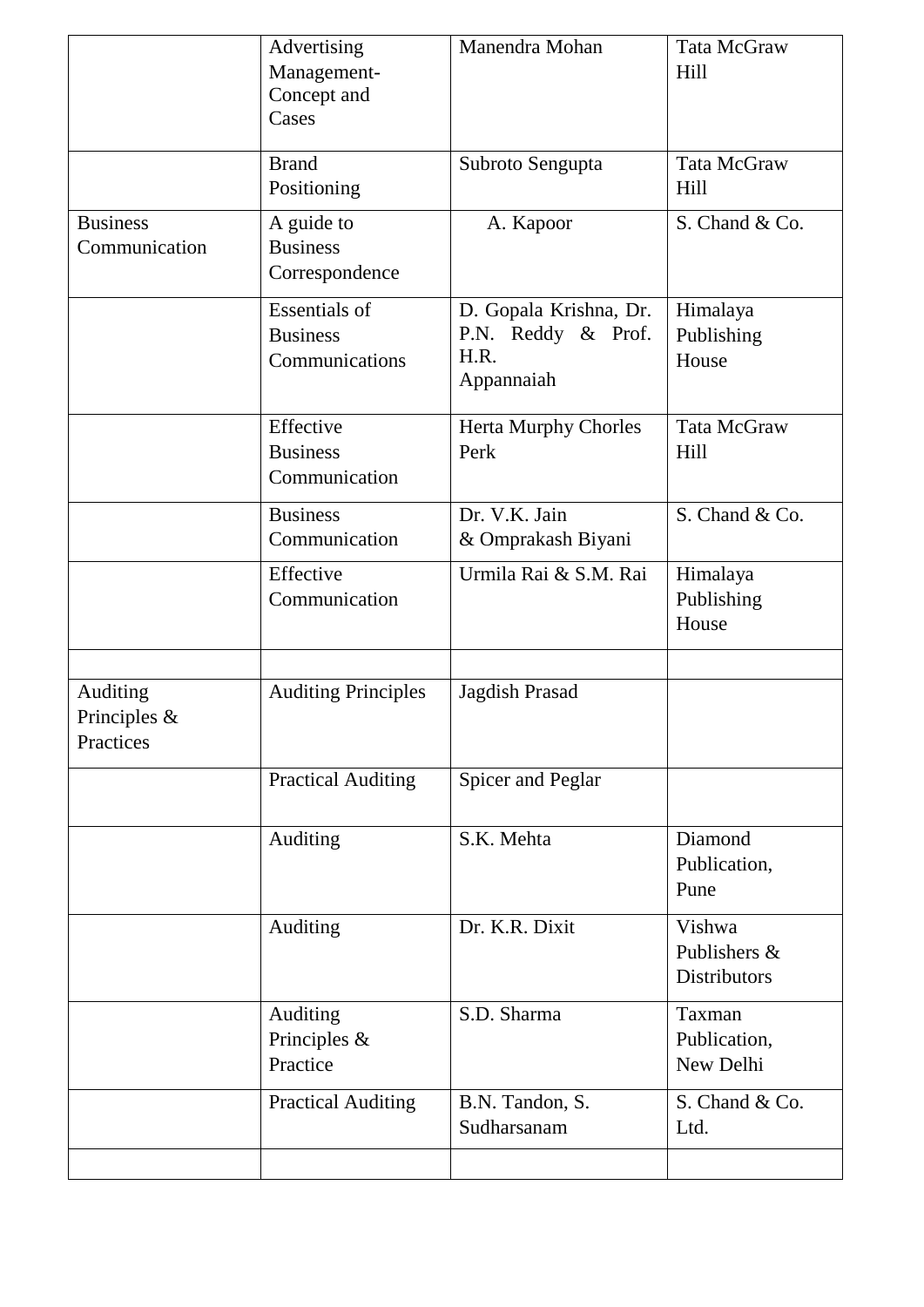| <b>Skill</b><br>Development | Personality<br>Development $-$<br>Transform<br>Yourself        | Rajiv K.Mishra |  |
|-----------------------------|----------------------------------------------------------------|----------------|--|
|                             | Personality<br>Development &<br>Communication<br><b>Skills</b> | Dr. C.B. Gupta |  |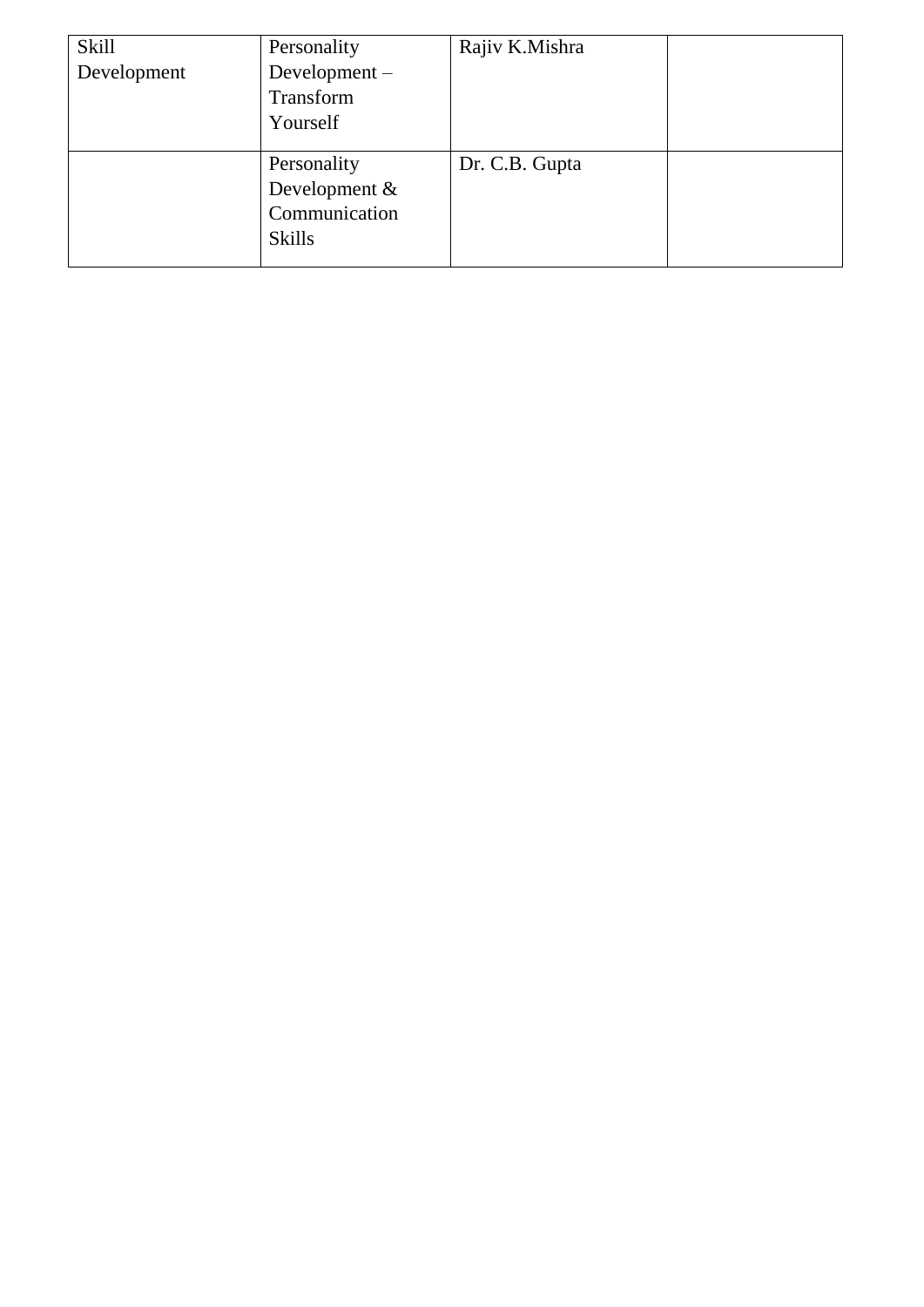## **SYLLABUS**

Bachelor of Commerce (B.Com.) Examination

(Three Years Degree Course)

## **SEMESTER - I**

|    | Course-I -Sanskrit Literature& Poetics B.com 1-1                               |                                      |                         |
|----|--------------------------------------------------------------------------------|--------------------------------------|-------------------------|
|    | Credits-4                                                                      |                                      | 100 marks               |
| 1. | Neetishatakam (Complete)                                                       | 80 Marks                             |                         |
|    |                                                                                |                                      | <b>Theory: 80 Marks</b> |
|    |                                                                                | <b>Internal Assessment: 20 Marks</b> |                         |
|    | <b>Paper Pattern-</b>                                                          |                                      |                         |
|    | Q.1. Translate any four verses out of 6.                                       | $4 \times 5 = 20 M$                  |                         |
|    | Q.2. Explain with reference to context. Any four out of 6. $4 \times 5 = 20$ M |                                      |                         |
|    | Q.3. Long answer questions. Any two out of four.                               | $2 \times 15 = 30 M$                 |                         |
|    | Q.4. Short notes on any two out of four.                                       | $2 x 5 = 10 M$                       |                         |
|    | <b>Reference Books-</b>                                                        |                                      |                         |
|    | Neetishatakam - ChaukhambaPrakashan, Varanasi.                                 |                                      |                         |
|    | Neetishatakam - Prasad Prakashan, Pune. SuyogPrakashan - Amravati.             |                                      |                         |
|    |                                                                                |                                      |                         |
|    |                                                                                |                                      |                         |
|    | <b>Course-II- English LanguageB.com I-2</b>                                    |                                      |                         |
|    | <b>Total Marks 100</b><br><b>Credits-4</b>                                     |                                      |                         |
|    | <b>Unit I: Prose</b>                                                           |                                      | 20 Marks                |
|    | <b>Prescribed Lessons</b>                                                      |                                      |                         |
|    | 1. InSahyadri Hills, A Lesson in Humility-Sudha Murty                          |                                      |                         |
|    | 2. Uncle Podgier Hang a Picture- Jerome K. Jerome                              |                                      |                         |
|    | <b>Unit II: Poetry</b>                                                         |                                      | 20 Marks                |
|    | 1. Where the Mind is Without Fear-Rabindranath Tagore                          |                                      |                         |
|    | 2. The Toys- Coventry Patmore                                                  |                                      | 20 Marks                |
|    | <b>Unit III: Short Stories</b><br>1. Why I Want a Wife- Judy Brady             |                                      |                         |
|    | 2. The Selfish Giant-Oscar Wilde                                               |                                      |                         |
|    | Unit IV: Grammar & Vocabulary                                                  |                                      | <b>20 Marks</b>         |
|    |                                                                                |                                      |                         |
|    | (i) Articles (5 marks)                                                         |                                      |                         |
|    | (ii) Preposition (5 marks)                                                     |                                      |                         |
|    | iii) Synonyms and Antonyms $(5+5=10 \text{ marks})$                            |                                      |                         |
|    | Unit V: Conversational Skills (Step Up I) (Internal assessment) 20             |                                      |                         |
|    | Marks Internal assessment will be based on: i) Viva -10 marks ii)              |                                      |                         |
|    | <b>Assignments-10 marks</b>                                                    |                                      |                         |
|    | 1. Making Introduction                                                         |                                      |                         |

2. Greeting People

3. Talking about family

4. Describing people, places, animals

5. Expressing feelings

6. Inviting, Suggesting, Accepting, Refusing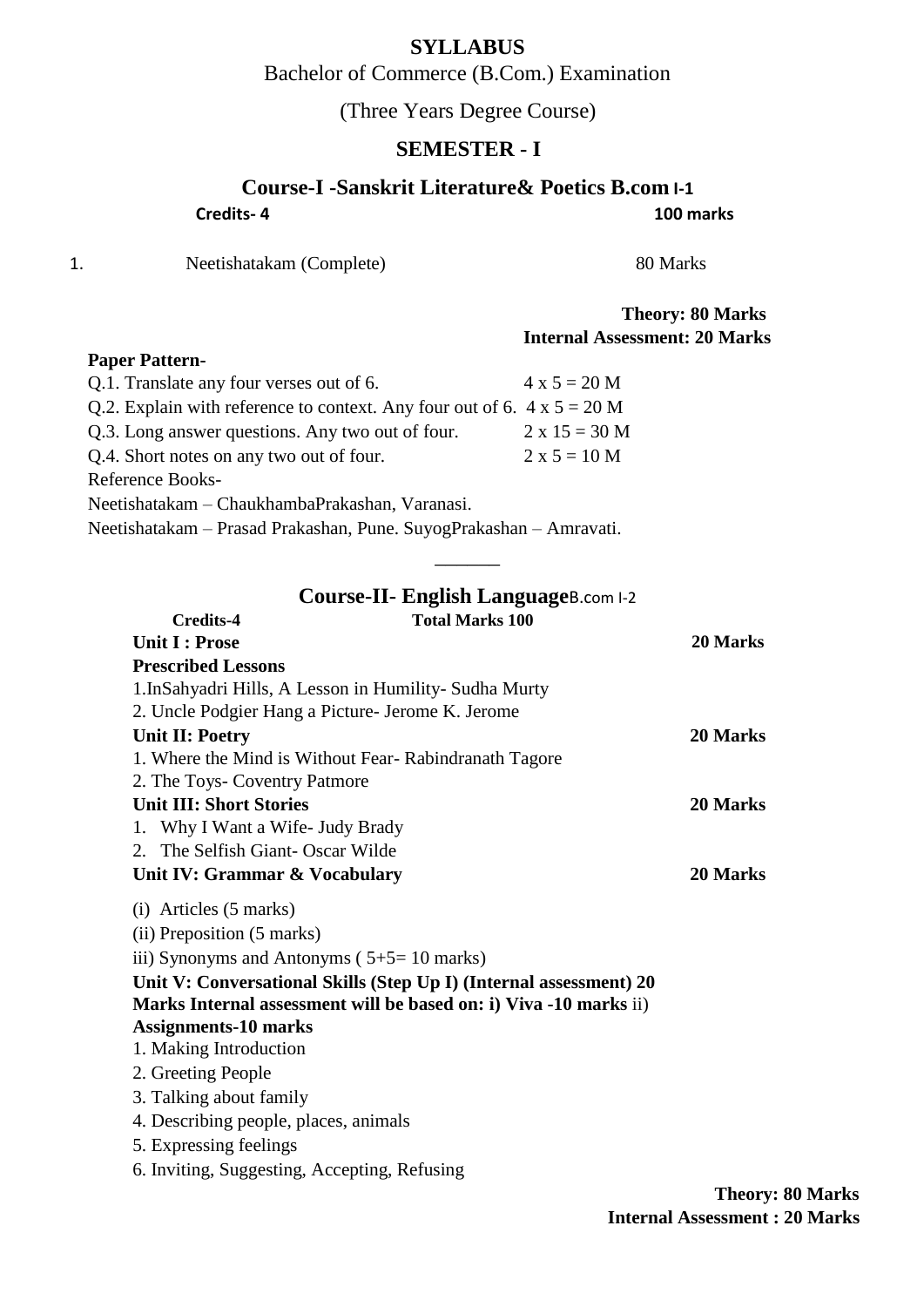Paper Pattern-

| Q.1 (A) Five questions on Articles | 5 Marks                                                                   |              |
|------------------------------------|---------------------------------------------------------------------------|--------------|
|                                    | (B) Five questions on Prepositions                                        | 5 Marks      |
|                                    | (C) Five questions out of eight on Synonyms                               | 5 Marks      |
|                                    | (D) Five questions out of eight on Antonyms                               | 5 Marks      |
| Q.2                                | (A) Three SAQs with internal choice to be answered in about               |              |
|                                    | 75 words each from Unit I (prescribed lessons)                            | $3x5 = 15$   |
|                                    | (B) Five very short answer questions on Unit I (prescribed lessons) to be |              |
|                                    | Answered in one or two sentences each                                     | $5x1=05$     |
| Q.3                                | (A) Three SAQs with internal choice to be answered in about               |              |
|                                    | 75 words each from Unit II (prescribed poems)                             | $3x5 = 15$   |
|                                    | (Note: Internal choice should be from two different lessons)              |              |
|                                    | (B) Five very short answer questions on the prescribed poems              |              |
|                                    | To be answered in one or two sentences each                               | $5x1=05$     |
| Q.4                                | (A) Three SAQs with internal choice to be answered in about 75 words      |              |
|                                    | Each from Unit III (prescribed Short stories)                             | $3 x 5 = 15$ |
|                                    | (B) Five very short answer questions on the prescribed short Stories      |              |
|                                    | To be answered in one or two sentences each.                              | $5x1=05$     |

Prescribed Books-

- 1. The Knowledge Tree Edited by Urmila Dabir, PriyaWanjari, KapilSinghel, SuchitaMarathePalnitkar& Nitin Mathankar (Orient Blackswan)
- 2. Improve Your English (Step Up I) Edited by Lovely Menachery&MalatiPanga (Foundation Books)

Recommended Books-

- 1. Learner's English Grammar and Composition by N.D.V. Prasad ( S. Chand & Company Ltd.)
- 2. English Grammar, Composition & Usage by J.C. Nesfield (Macmillan India Ltd.)
- 3. English for Practical Purposes by Z. N. Patil, B.S. Walke, Ashok Throat, Zeenat Merchant

(Macmillan)

4. English Conversation Practice by Grant Taylor (Tata McGraw- Hill) **\_\_\_\_\_\_\_**

## **Course-III-Business Economics**B.com 1-3

## **Credits-04 Total Marks 100**

### **Unit 1 Nature & Scope of Business Economics 20 Mark Meaning,**

Scope and objectives of Business Economics, Nature & types of business decisions. Role & Responsibility of business economist.

Micro & Macro Economics – Definition, Scope, merits and demerits.

### **Unit 2 Theory of Consumption 20 Mark**

Law of Demand, Demand determinants, Changes in Demand, Exceptions to the law of Demand, Giffen's Paradox.

Law of Diminishing Marginal Utility & Law of Equi Marginal Utility – Assumptions, Importance, Limitations and Criticisms.

Elasticity of Demand – Concept, Types, Definition, Measurement of elasticity of Demand, Factors influencing Elasticity of Demand, Importance of Elasticity of Demand.

Demand Forecasting – Meaning, Need, Importance, Methods of Demand Forecasting.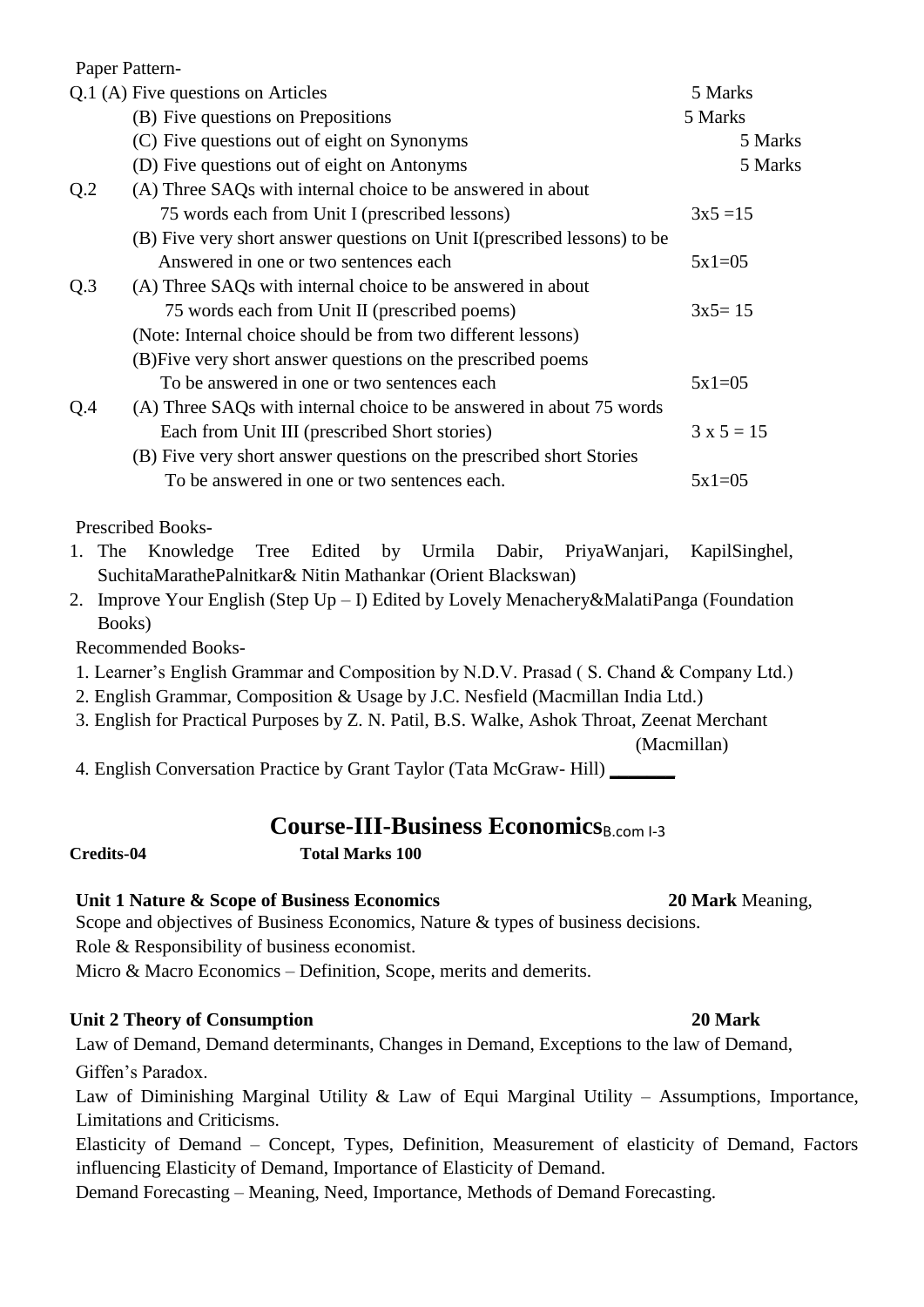## **Unit 3 Theory of Cost & Revenue & Markets 20 Mark**

The concept of Cost – Accounting cost, Economic cost, Opportunities cost, fixed cost, Variable cost, Direct & Indirect cost, Real cost, Explicit & Implicit cost, Money cost, Total cost, Average cost, Marginal cost, Selling cost.

The concept of Revenues – Total Revenues, Average Revenues, Marginal Revenues and Relationship and Time element.

Law of Supply & Criticisms, influencing factors of Supply.

Markets – Concept, Meaning, Definition, Classifications of market structure. Concept of Firm & Industry and its distinction between.

### **Unit 4 Pricing of Products 20 Mark**

Perfect Competition – Definition, Properties, Price determination under Perfect Competition.

Monopoly **-** Definition, Properties, Types, Price determination under Monopoly.

Monopolistic Competition – Meaning, Concepts, Properties and Price determination under Monopolistic Competition.

Oligopoly – Meaning, Price and Output determination under Oligopoly, Price and Output leadership, Collusive Oligopoly, Kinked Demand Curve.

## **Course –IV- Financial Accounting –** B.com I-4

### **Credits-04 Total Marks 100**

### **Unit 1 Financial Accounting 20 Mark**

Meaning, Objectives and Principles of Accounting, Accounting concepts & conventions, Accounting Standards – AS 1 to AS 10. Final accounts of Sole Traders. **(Theory & Numerical)**

**Unit 2 Final Accounts of Co-operative Societies : 20 Mark** 

(As per Maharashtra Co-operative Societies Act 1960)

Introduction, Types of Co-operative Societies, Preparation of Trading & Profit and Loss Account and Balance Sheet. **(Theory & Numerical)** 

### **Unit 3 Hire Purchase Accounts 20 Mark**

Meaning of Hire Purchase Accounts, Features, Merits & Demerits of Hire Purchase System, Distinction between Hire Purchase and Instalment System. **(Theory & Numerical Excluding Instalment System and Repossession of Assets)** 

## **Unit 4 Joint Venture Accounts 20 Mark**

Meaning, Distinction between Joint Venture & Partnership, Methods of joint venture accounting. **(Theory & Numerical on Centralized & Decentralized Method)** 

# **Course-V- Computer Applications B.com I-5**

**Credits- 4 Total Marks 100** 

## **Unit - I Word Processing 20 Mark**

Introduction, starting word, creating document, Structure of MS-Word window, and its application, Mouse & keyboard operations, designing a document, formatting - selection, cut, copy, paste, Tool bars, operating on text; Printing, saving, opening, closing of document; creating a template; Tables, borders, textbox operations; Spelling & grammar check, Mail merge, Envelope and Label, Protection of document, Change the view of document.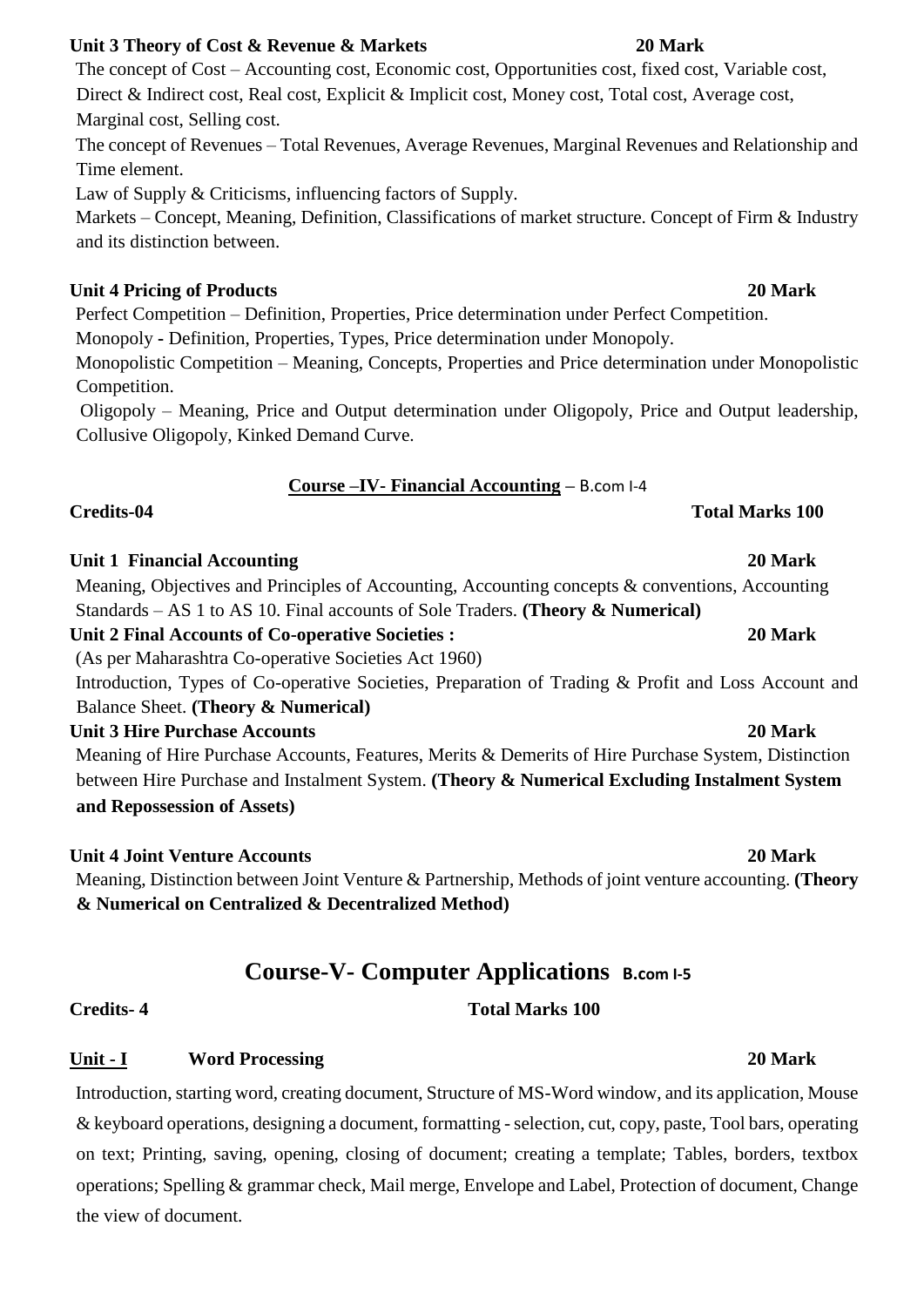### **Unit - II** Spread sheet Package 20 Mark

Introduction to MS-Excel, Navigating, Excel, Toolbars and operations, Formatting Features-Copying Data Between, worksheets; Entering and Editing Cell Entries, Creation of charts, Editing & Formatting charts, Goal Seek, Auditing, Linking, workbook, Database in Excel (Auto Filter, Advanced filter, sort, Form), Mathematical, Statistical, and Financial Functions in Ms-Excel.

### **Unit - III Power Point Presentation 20 Mark**

Working with Power Point Window, Standard Toolbar, Formatting Toolbar, Drawing Toolbar, Moving the Frame, Inserting Clip Art, Picture, Slide; Text Styling, Send to Back, Entering Data to Graph, Organization Chart, Table, Design Template, Master Slide, Animation Setting, Saving and Presentation, Auto Content wizard, Package for CD.

### **Unit - IV MS – Access 20 Mark**

- Introduction to database management System, DBMS vs RDBMS, Database Administrator (DBA) and its role.

- Introduction to Microsoft Access, Creating a database in access, using database wizards and blank database, Creating table, database view and design view, Creating queries, Forms, reports and macros in Ms - access.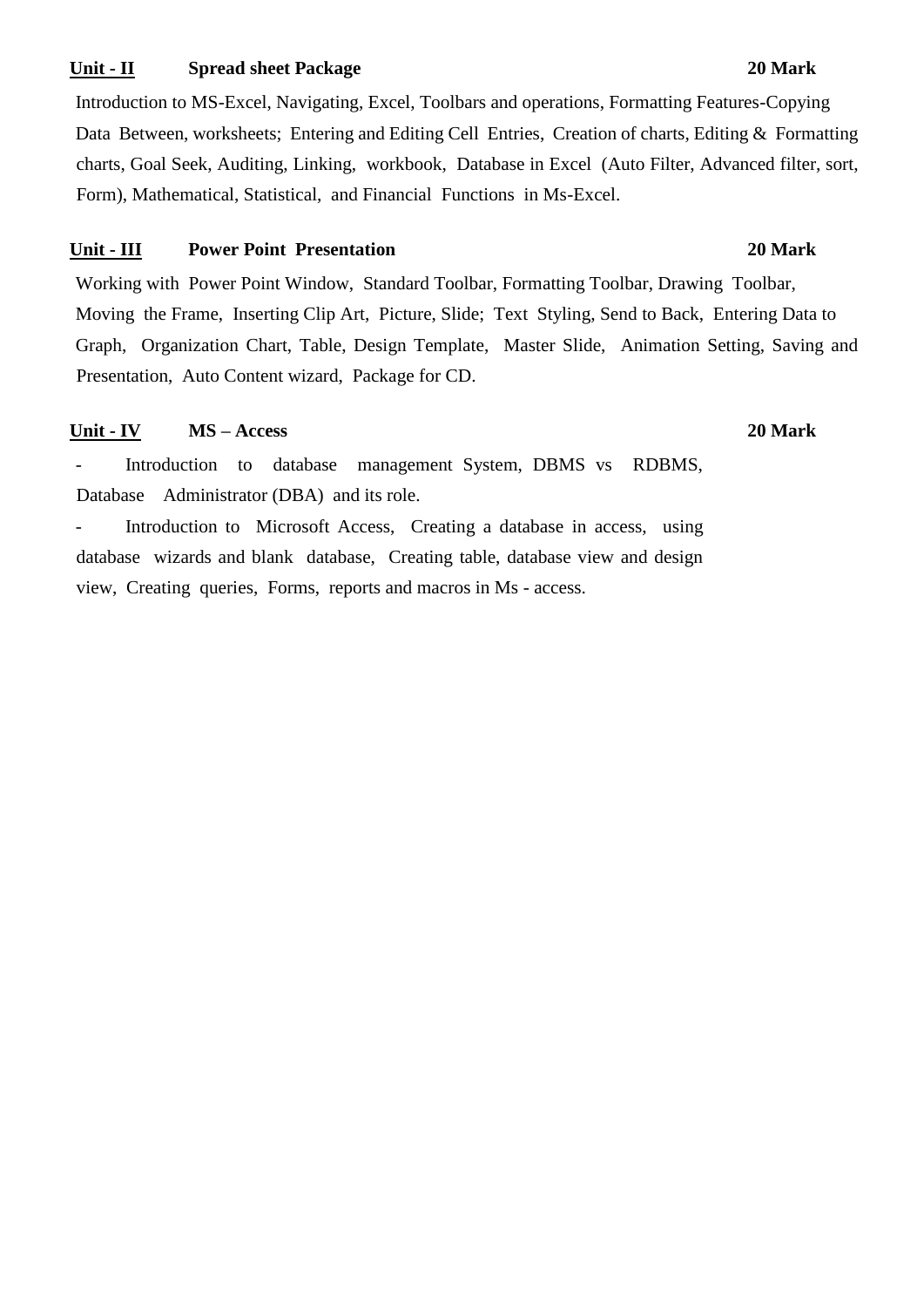## **Semester – II**

**Course-I-Sanskrit Literature & Poetics** B.com II-1

1. Swapna Vasavadattam (Complete) 80 marks

**Credits-4 Total Marks 100 Theory: 80 Marks Internal Assessment : 20 Marks** 

### **Paper Pattern-**

Q.1. Translate any four verses out of 6.  $4 \times 5 = 20$  M Q.2. Explain with reference to context. Any four out of 6.  $4 \times 5 = 20$  M Q.3. Long answer questions. Any two out of four.  $2 \times 15 = 30$  M Q.4. Short notes on any two out of four.  $2 \times 5 = 10$  M

### **Reference Books-**

SwapnaVasavadattam – Chaukhamba Prakashan, Varanasi. SwapnaVasavadattam – Prasad Prakashan, Pune. Suyog Prakashan – Amravati.

## **Course -II- English Language** B.com II-2

| <b>Credits-4</b>                                               | <b>Total Marks 100</b>   |  |
|----------------------------------------------------------------|--------------------------|--|
| <b>Unit I: Prose</b>                                           | 20 Marks                 |  |
| <b>Prescribed Lessons</b>                                      |                          |  |
| 1. How much Land does a Man Need-Leo Tolstoy                   |                          |  |
| 2. The Power of Prayer- APJ Abdul Kalam                        |                          |  |
| <b>Unit II: Poetry</b>                                         | 20 Marks                 |  |
| 1. The Feeling of the Bunyan Tree-Dilip Chitra                 |                          |  |
| 2. Laugh and be Merry- John Masefield                          |                          |  |
| <b>Unit III: One Act Play</b>                                  | 20 Marks                 |  |
| 1. Refund: Fritz Karinthy                                      |                          |  |
| Unit IV: Grammar & Vocabulary                                  | 20 Marks                 |  |
| <b>Transformation of Sentences</b>                             |                          |  |
| (a)Change of Degree                                            |                          |  |
| (b) Affirmative-Negative                                       |                          |  |
| (c) Interrogative-Assertive                                    |                          |  |
| (d) Exclamatory-Assertive marks                                |                          |  |
| Unit V: Conversational Skills (Step Up I)(Internal assessment) | <b>20 Marks Internal</b> |  |
| assessment will be based on:                                   |                          |  |
| i) Viva - 10 marks ii)                                         |                          |  |
| <b>Assignments-10 marks</b>                                    |                          |  |
| 1. Asking for and Giving Information                           |                          |  |
| 2. Giving direction                                            |                          |  |
| <b>3.</b> Making requests                                      |                          |  |
| 4. Making offers                                               |                          |  |
| 5. Getting and giving permission                               |                          |  |
| <b>6.</b> Talking about past events                            |                          |  |
|                                                                | Theory: 80 Marks         |  |

**Theory: 80 Marks Internal Assessment : 20 Marks**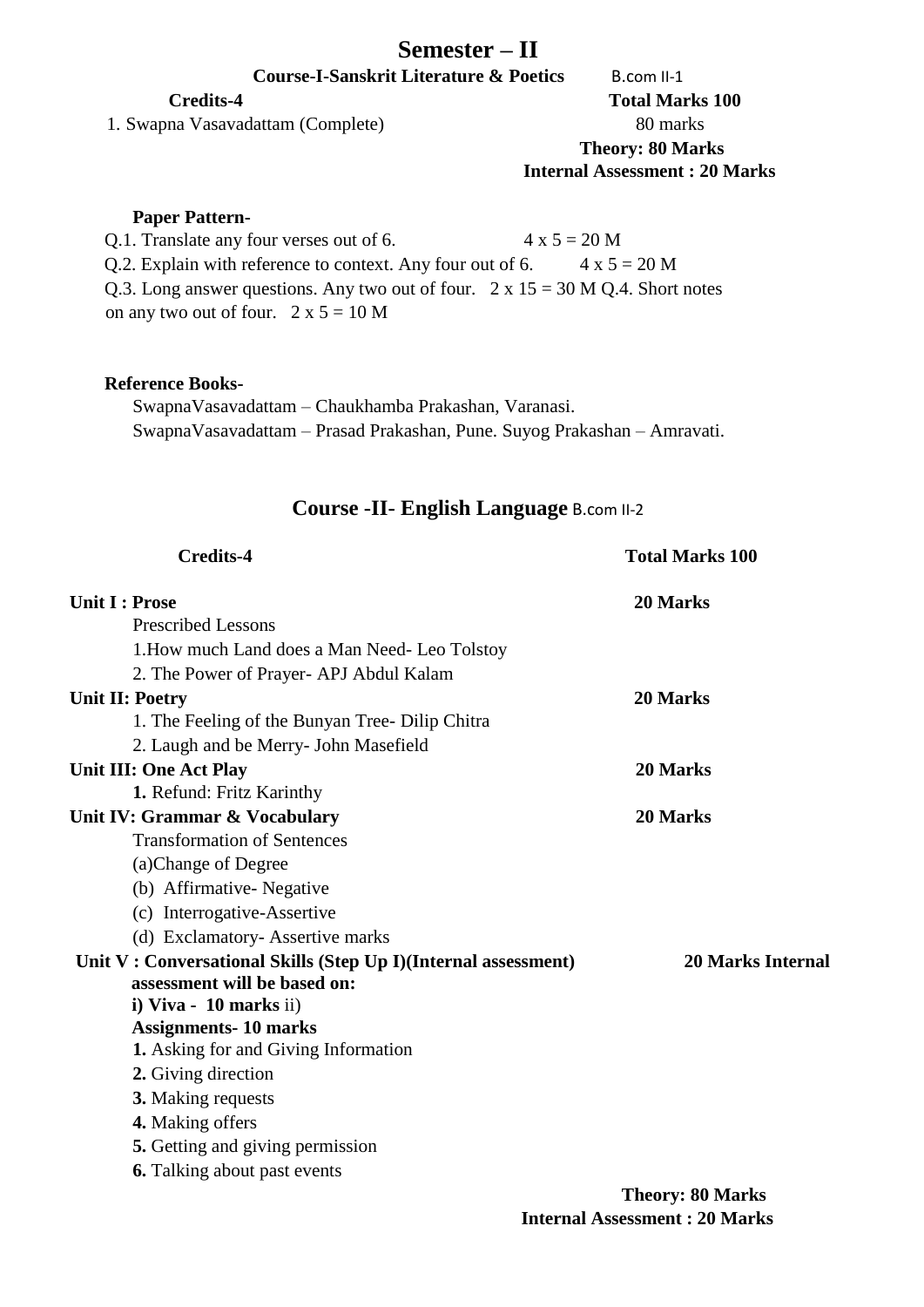### **Paper Pattern-**

| Q.1 | (A) Eight questions on Rewrite sentences as directed                      | 16 Marks   |  |
|-----|---------------------------------------------------------------------------|------------|--|
|     | (B) Four questions out of six on one word substitution                    | 4 Marks    |  |
| Q.2 | (A) Three SAQs with internal choice to be answered in about               |            |  |
|     | 75 words each from Unit I (prescribed lessons)                            | $3x5 = 15$ |  |
|     | (B) Five very short answer questions on Unit I (prescribed lessons) to be |            |  |
|     | answered in one or two sentences each                                     | $5x1=05$   |  |
| Q.3 | (A) Three SAQs with internal choice to be answered in about               |            |  |
|     | 75 words each from Unit II (Prescribed poems)                             | $3x5=15$   |  |
|     | (Note: Internal choice should be from two different lessons)              |            |  |
|     | (B) Five very short answer questions on the prescribed poems              |            |  |
|     | to be answered in one or two sentences each                               | $5x1=05$   |  |
| Q.4 | (A) Three SAQs with internal choice to be answered in about               |            |  |
|     | 75 words each from unit III(One Act Play)                                 | $3X5=15$   |  |
|     | (B) Five very short answer questions on One Act Play                      |            |  |
|     | to be answered in one or two sentences each.                              | $5x1=05$   |  |

### **Reference Books-**

Prescribed Textbooks:

- 1. The Knowledge Tree Edited by Urmila Dabir, Priya Wanjari, Kapil Singhel,Suchita Marathe Palnitkar & Nitin Mathankar (Orient Blackswan)
- 2. Improve Your English (Step Up I) Edited by Lovely Menachery & Malati Panga
	- (Foundation Books)

### **Recommended Books:**

- 1. Learner's English Grammar and Composition by N.D.V. Prasad ( S. Chand & Company Ltd.)
- 2. English Grammar, Composition & Usage by J.C. Nesfield (Macmillan India Ltd.)
- 3. English for Practical Purposes by Z. N. Patil, B.S. Walke, Ashok Throat, Zeenat Merchant

( Macmillan)

4. English Conversation Practice by Grant Taylor (Tata McGraw- Hill)

## **Course-III-** Principles of Business Management B.com II-3 **Credits-4 Total Marks 100**

\_\_\_\_\_\_\_\_

### **Unit 1** 20 Mark

Meaning and Definition of Business, Characteristics, Objectives of Business, Classification of Business activities, Industry, Service, Commerce and Trade, Social Responsibility of Business towards different groups.

## **Unit 2 Management & Administration 20 Mark**

Meaning and Definition of Management, Characteristics, Scope, Importance, Management and Administration, Management – A science or Art.

Planning – Meaning, Nature, Characteristics, Objects, Process and Importance.

Decision Making – Meaning, Characteristics, Importance, Process and Types of Decisions.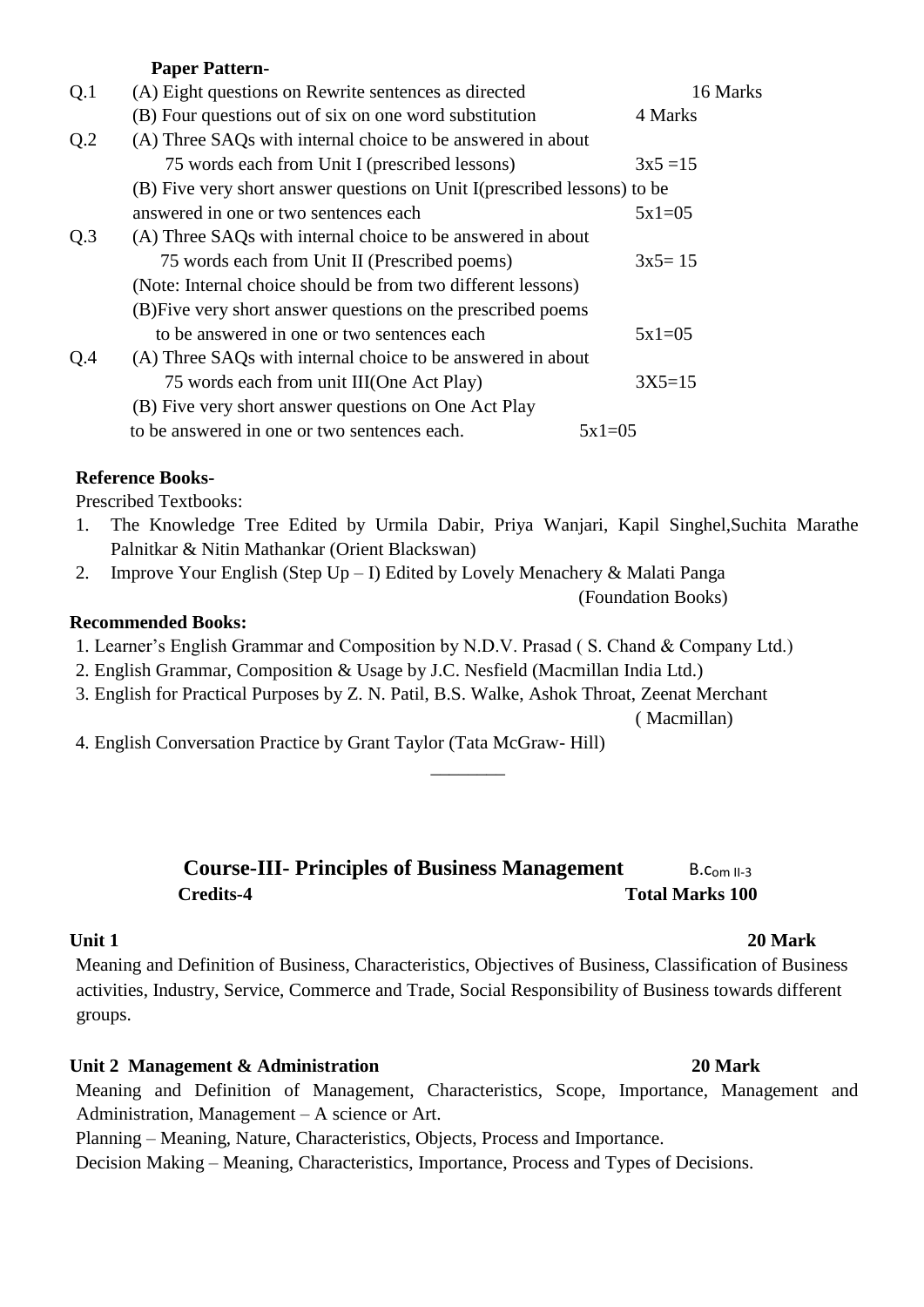Organizing – Concept, Principles, Types – Line, Functional, Line & Staff, Modern types of Organizations

– Project, Matrix, Formal & Informal Organization, Advantages & Disadvantages.

Direction – Meaning, Nature, Importance and Techniques.

Co-Ordination – Meaning, Principles, Methods of Achieving Effective Co-Ordination.

## **Unit 4 Delegation of Authority 20 Mark**

Meaning & Definition, Elements of Delegation of Authority, Advantages, Obstacles in the process of Delegation.

Direction – Meaning, Nature, Importance.

Co-Ordination – Meaning & Principles.

Leadership – Concept, Characteristics, Types and Qualities of a good leader. Control

– Meaning, Characteristics, Need and Procedure.

## **Course-IV- Monetary Economics**B.com II-4

**Credits-4 Total Marks 100** 

## **Unit 1 Money & Money Market 20 Mark 20 Mark**

Meaning, Definition, Nature and Functions of Money. Paper Currency & Methods of Note Issue – Fixed Fiduciary Method, Proportionate Reserve Method, Minimum Reserve Method. Money Market – Concept, Objectives & Importance of Money Market, Instruments of Money Market.

## **Unit 2 Inflation & Deflation 20 Mark**

Inflation – Meaning, Nature, Causes, Effects, Impact of Inflation. Deflation - Meaning, Nature, Causes, Effects, Impact of Deflation. Role of Monetary Policy & Fiscal Policy in controlling Inflation & Deflation.

## **Unit 3 Banking 20 Mark**

Meaning, Functions & Role of Commercial Banks in a developing economy. Process of Credit Creation by Commercial Banks & its Limitations, Investment Policy of Commercial Banks. Non-Performing Assets – Meaning, Criteria and Causes. E-Banking & Core Banking – Meaning, Features, Advantages & Disadvantages of ATM (Automated Teller Machines)

Meaning, Features, Merits & Demerits of Credit Cards, Plastic Cards, Smart Cards, e-purse. EFT (Electronic Fund Transfer), ECS (Electronic Clearing System)

## **Unit 4 Central Bank** 20 Mark **20 Mark**

Meaning, Objectives, Functions & Role of Central Bank. Credit Control – Meaning, Objectives &Methods: Quantitative – Bank Rate, Open Market Operations, Cash Reserve Ratio (CRR), Statutory Liquid Ratio (SLR), Repo Rate. Qualitative – Varying margin requirement, Regulation of consumer's credit, Issuing directives, Publicity measures, Moral suasion, Credit Rationing and Limitations.

## **Unit 3 20 Mark**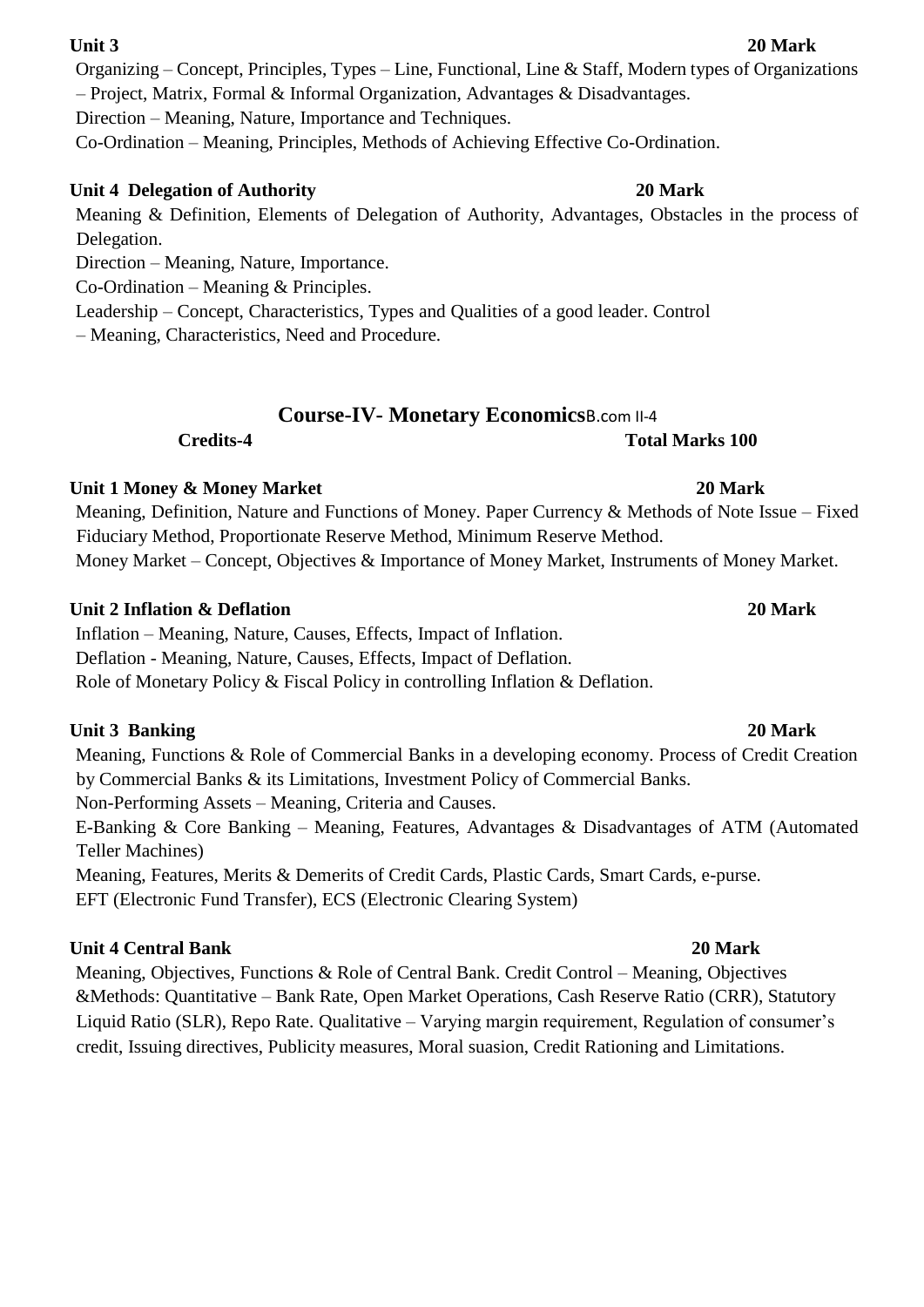|        | Unit 2 Flotation of Joint Stock Companies and their Capital Structure.                    |              |  |
|--------|-------------------------------------------------------------------------------------------|--------------|--|
|        |                                                                                           | 20 Mark      |  |
|        | Types of Shares, Methods of issue of shares, Accounting for Issue, Forfeiture of Shares & |              |  |
|        | Reissue of Forfeited Shares. (Theory & Numerical)                                         |              |  |
| Unit 3 | 20 Mark<br><b>Final Accounts of Joint Stock Companies</b>                                 |              |  |
|        | Introduction, Statutory provisions regarding preparation of companies final accounts.     |              |  |
|        | Provision for interest on debentures, Proposed Dividends, Interim Dividend.               | (Theory $\&$ |  |
|        | <b>Numerical</b> )                                                                        |              |  |
| Unit 4 | <b>Final Accounts of Banking Companies</b>                                                | 20 Mark      |  |
|        | Meaning of Banking Companies, Functions of Banking, Restrictions for a Banking            |              |  |
|        | Company, Provision of the Banking Companies Regulation Act 1949, Preparation of Annual    |              |  |
|        | accounts as per Banking Companies Act 1949 as per amendment by RBI. (Theory $\&$          |              |  |

## **Semester – III**

### **C-9 :Company Law & Secretarial PracticeB.Com.III-1**

| Unit 1 Corporate Personality / Company | 20Marks |
|----------------------------------------|---------|

**Numerical)** 

Meaning of a company, Characteristics of a company, Kinds of Company, Formation, Incorporation& Promotion of a company.

### **Unit 2 Memorandum of Association & Articles of Association 20Marks**

**Credit-4 Total Marks 100** 

Meaning and Definition of Memorandum of Association (MOA), Importance of MOA, Contents of MOA, Alterations in MOA.

Meaning and Definition of Articles of Association (AOA), Contents of AOA, Alterations in AOA.

Prospectus – Definition of Prospectus, Statutory requirements of Prospectus, Contents of Prospectus.

### **Unit 3 Share Capital & Allotment of Shares 20Marks**

Share Capital – Classification of Share Capital, Meaning of Shares, Kind of Shares, Issue of Shares.

Allotment of Shares – Statutory restrictions & Procedures on Allotment of Shares.

Secretary – Meaning of Secretary, Definition of Secretary, Qualifications of Secretary, Duties & Responsibilities of Secretary.

## **Course-V- Financial Accounting – II** B.com II-5 **Credits-4 Total Marks 100**

Meaning of Branch, Objectives of Branch Accounting, Maintenance of Accounting Records, Transaction relating to Branch. Accounting Procedure of Branch. **(Theory & Numerical)**

**Unit 1 Branch Accounts (Excluding Foreign Branch) 20 Mark**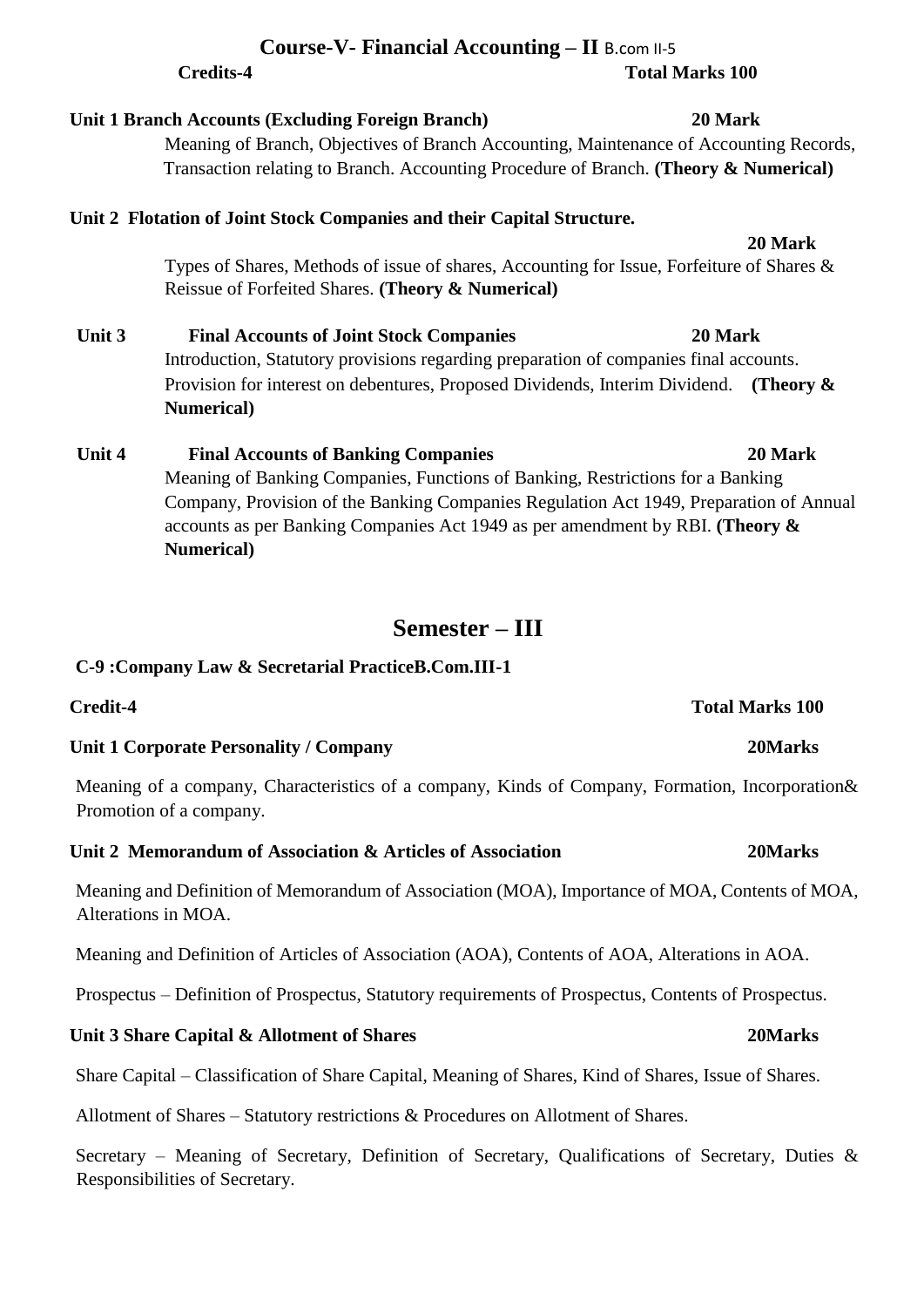Secretary & Correspondence – Correspondence with members about Allotment, Call, Forfeiture of Shares.

Company Meeting – Statutory meeting, Annual meeting, Extra Ordinary meeting – Meaning, Agenda & Notice of meeting. Report Writing – Essentials of good report, Contents of Statutory report, Progress report, Importance of reports.

### **Course IV- Environment Management (B.com-III-2)**

Introduction to Environment Management: Definition, Scope importance, Need for public awareness, sustainable development, Natural Resources- renewable and non- renewable resources, role of Individual in conservation of natural resources ( Forest, water, land, energy, mineral**)** 

### **Unit II: 20 Marks**

Environment Pollution: Types of pollution- air, water, soil, noise, thermal and Nuclear, causes effectsna control measures, Global warming, greenhouse effect, Ozone layer depletion, Acid **rains** 

Human Population: Global population growth, variations among nations, Population explosion- causes and impact, Family welfare Programs-methods of sterilization; Infectious diseases, water related diseases, risk due to chemicals in food, Cancer and **environment** 

## **Unit IV: 20 Marks**

Social Issues in Environment: Construction of dams: problems and concerns of resettlement, rehabilitation of affected people; Environmental ethics– issues and possible solutions, resource consumption patterns and need for equitable utilization; Equity disparity in western and eastern countries; Urban and rural equity issues; Need for gender equity**.** 

## **Reference Books:**

**1. A text book of environmental by K M Agrawal, P K Sikdar, S C Deb", published by Macmillan** 

- **2. Environment management by N K Uberoi", published by Excel Books**
- **3. Environment management by Dr. Swapan Deb", published by Jaico Publishing House.**
- **4. Environmental Management by S K Agrawal", published by A.P.H. publishing Corporation.**

### **Unit 4 20Marks**

## **Credits – 04 Total Marks - 100**

### **Unit I: 20 Marks**

### **Unit III: 20 Marks**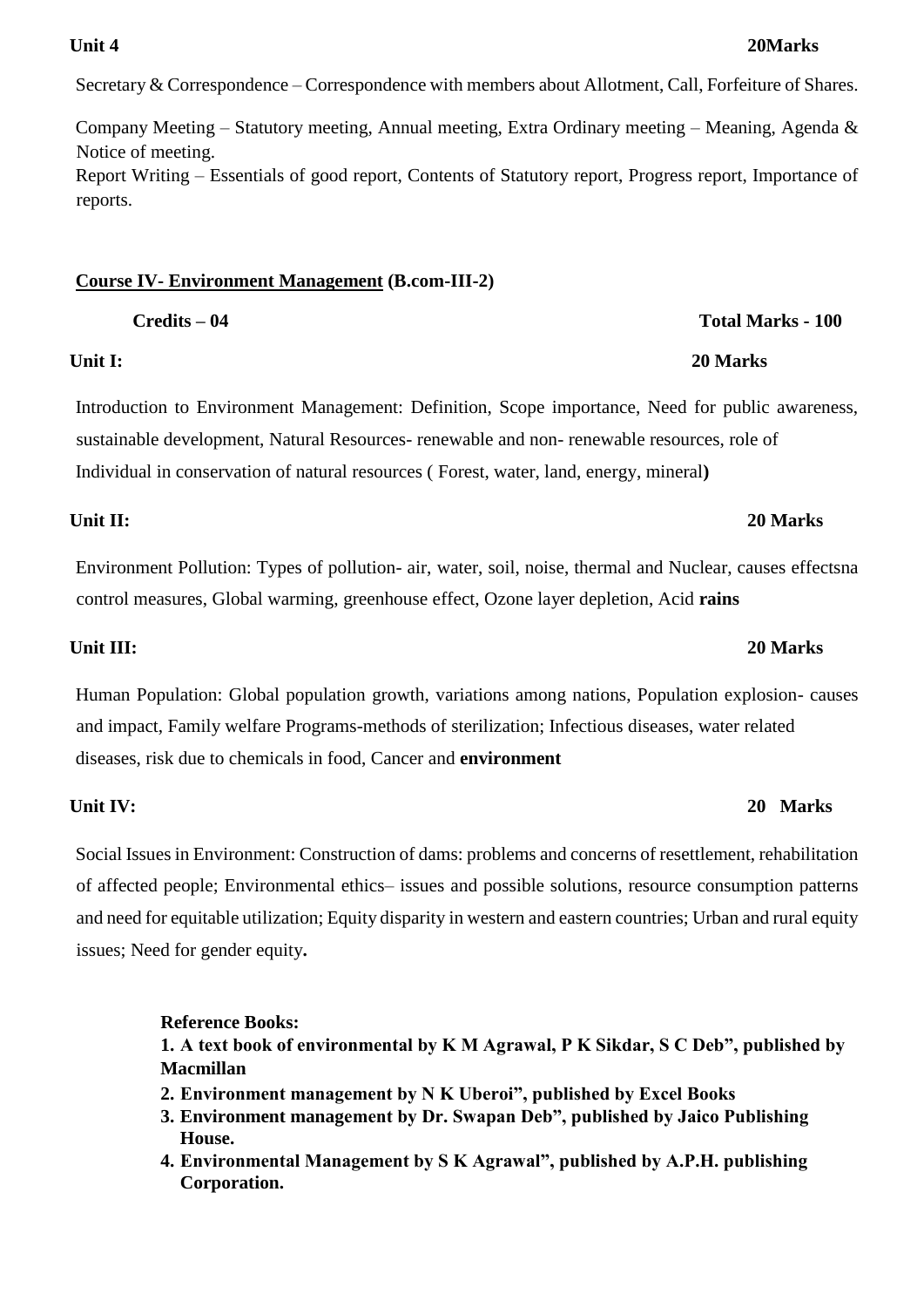## **C- 11 :Cost Accounting(B.com-III-3)**

### **Credit -4** 100Marks *Credit -4* 100Marks *Credit -4* 100Marks *Credit -4* 100Marks *Credit -4* 100Marks *Credit -4* 100Marks *Credit -4* 100Marks *Credit -4* 100Marks *Credit -4* 100Marks *Credit -4* 100

## **Unit - I :-**

## **Cost Accounting :- 20Marks**

Meaning, Importance, Element of cost, cost - Absorption, Allocation of overhead and Methods of costing, Difference between cost Accounting and Financial Accounting. Simple problems on cost sheet. Tender and Quotations.

(Theory andNumericals)

### **Unit - II :- 20 Marks**

Reconciliation of Profit / Loss shown by cost and Financial Accounts ;-

Need for reconciliation of profit, reason for the difference between cost accounts and financial accounts, objectives of reconciliation statement, methods of preparation of reconciliation statement. (Theory and Numerical)

### **Unit - III :-**

### **Process Cost Accounting :- 20 Marks**

Methods of costing, advantages and limitations of process costing, difference between job costing and process costing, normal loss, Abnormal loss and Abnormal effectives. (Theory and Numerical)

## **Unit - IV :-**

**Contract Costing :- 20 Marks** 

Features of contract costing, Types of contracts, Elements of contract cost, Nature of contract completed contract, incomplete contract. (Theory and Numerical)

### **C- 12: Indian Economy (B.com-III-4)**

### **Credit -4** 100Marks *Credit -4* 100Marks *Credit -4* 100Marks *Credit -4* 100Marks *Credit -4* 100Marks *Credit -4* 100Marks *Credit -4* 100Marks *Credit -4* 100Marks *Credit -4* 100Marks *Credit -4* 100

**Unit - I :- Indian Economy & Policy 20 Marks**

Concept of Economic Growth & Economic Development. Characteristics of underdeveloped / developing countries. Broad features of Indian economy.

Natural resources - Land, Soil, water, forest, Mineral. Infrastructure - Sources of Energy in India, Power, Coal, Oil and Gas, Atomic, Non-conventional sources, Indian Energy Strategy. Transport System in India - Railways, Road, Water & Air Transport.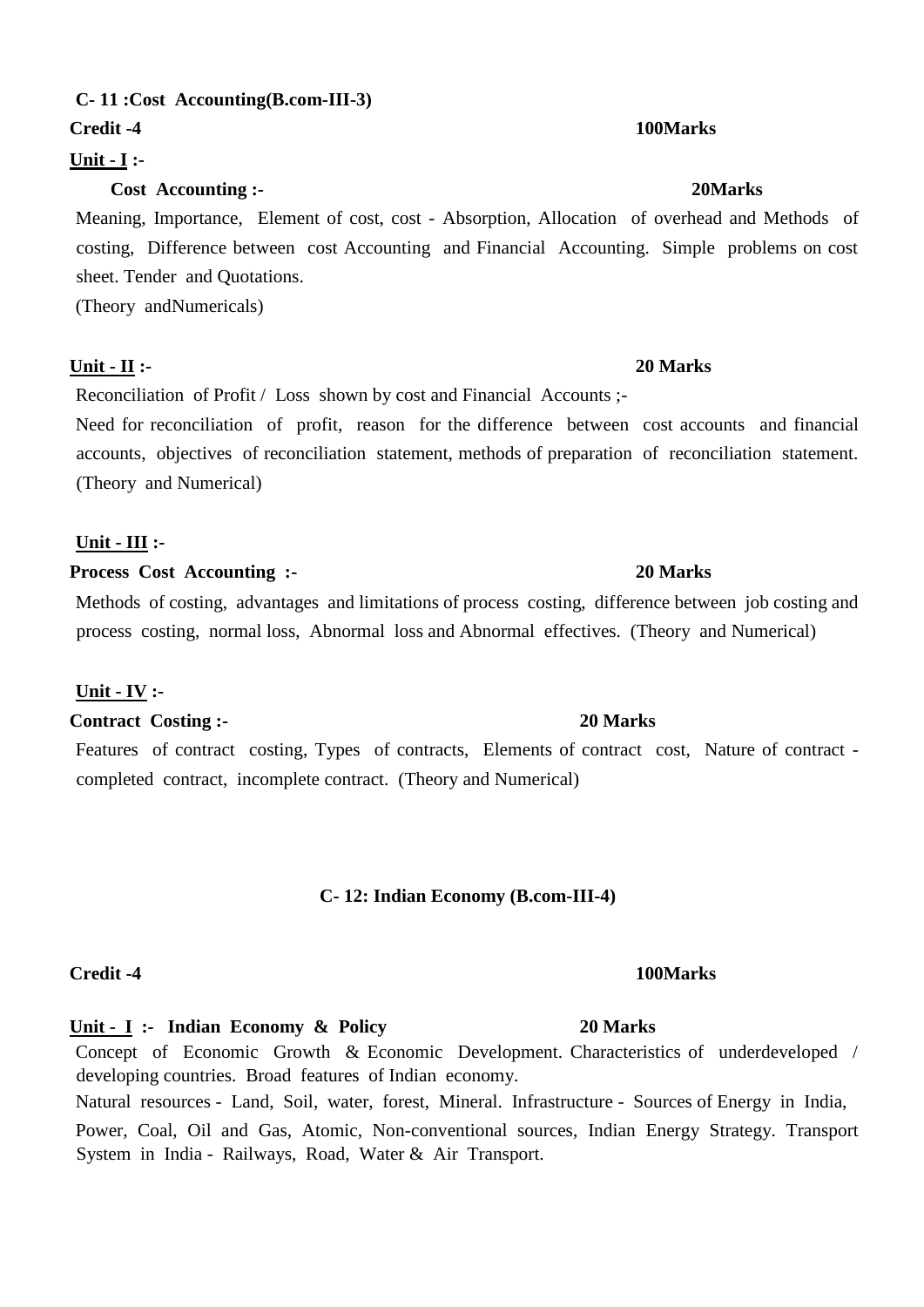## Unit - II :- Indian Agriculture 20 Marks

Nature, Role of Agriculture in Indian Economy. Cropping Pattern in India and its Determining Factors. Land Reforms. Co-operative Farming& Marketing, Green Revolution : Impact and constraints. Causes and Remedies to Low Agricultural Production and Productivity. Agricultural Marketing - Problems and Remedies Agricultural Labour - Problems and Remedies. Sources of Agriculture Finance. NABARD (National Bank for Agriculture and Rural Development). Financial Inclusion. Agricultural Price Policy - Objectives and Constituents. Agricultural Subsidies in India. Crop and Live stock Insurance - Problems and Remedies.

## **Unit - III :- Indian Industry 20 Marks**

Industrial Policy 1991. Small scale and cottage industries - Role, Performance, Problems and Remedies. Public Sector Industries - Role, Performance, Problems and Remedies. Privatization Policy in India. Arguments in Favor and against privatization. Policy of Disinvestment Industrial Sickness in India - Definition, causes, Effects, Remedial Measures. Indian Trade Union Movement - Role, Functions, Strength and weakness.

## **Unit - IV :- Indian Service Sector 20 Marks**

Growth of Service Sector in India. Nature, Scope, Trends and Importance of Service. Sector in current scenario. Share of service sector in India's Employment Generation Contribution of service sector to India's GDP. Government's reforms in various services. IT and ITES Sector - Trend, Role and Importance. Challenges and

Opportunity in IT and ITES Sector. Banking and Insurance

Sector - Importance of Banking and Insurance Industry in India's Service Sector, Challenges and Opportunities.

## **Semester –IV**

| <b>C-13: Business Law</b> | B.com.IV-1 |          |
|---------------------------|------------|----------|
| Credit -4                 |            | 100Marks |

## **Unit 1 Indian Contract Act 1872 20 Marks**

Definition, Kinds & Concept of Contracts, Offer and Acceptance consideration, Capacity of parties. Free Consent – Legality & objects of consideration. Void Agreements – Performance of contract, Discharge of contract and Remedies.

## **Unit 2 Negotiable Instrument Act, 1881 20 Marks**

Meaning & Definition of Negotiable instruments, Promissory Notes, Bills of Exchange & its types, Cheques and its types, Crossing of Cheques.

Endorsements – Meaning and Types, Holder & Holder in due course & its rights, Discharge of Negotiable Instruments.

Parties to a Negotiable Instrument – Duties, rights and Liabilities.

Prevention of Money Laundering Act, 2002 – Objectives, Important Definitions & Salient features.

The Sale of Goods Act, 1930 – Contract of sale of Goods – conditions & warranties – transfer of property – Performance of contract of sale – Rights of unpaid seller.

### **Unit 3 20 Marks**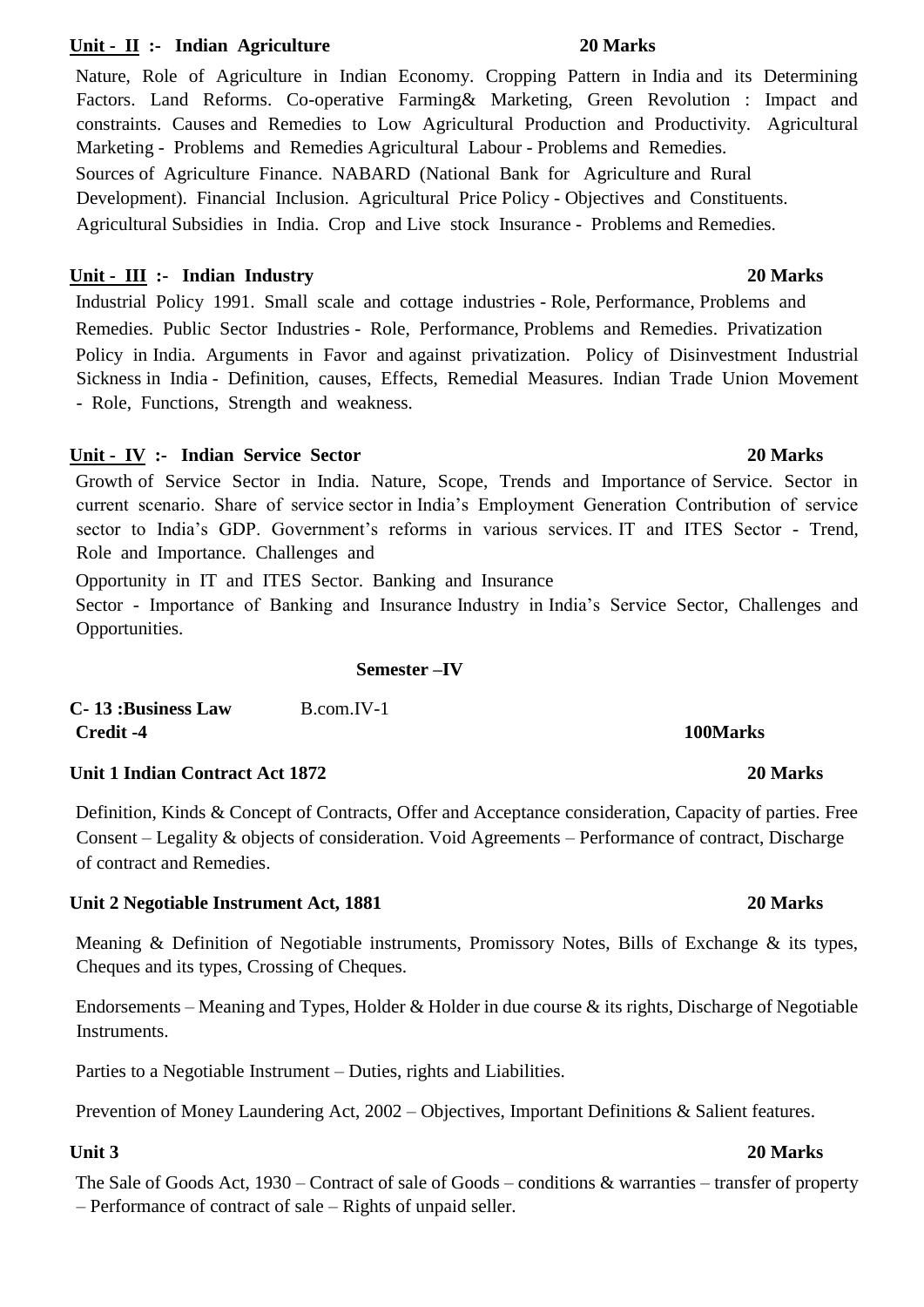Consumer Protection Act, 1986 – Definition of Consumer, Importance of Consumer, Problems faced by consumers, Consumer Protection – Need & Importance, Rights & Responsibilities of Consumer, Procedure to file complaints, ways & means of consumer protection, consumer redresser agencies & procedure followed by redresser agencies.

Information Technology Act, 2000 – Meaning, Objective and Scope, offences & penalties adjudicating – Digital Signature & Electronic Governance – Offences & Penalties.

Right to Information Act, 2005 – Important Definitions, Aims & Objects of Right to Information Act – Request for acquiring Information & Procedure regarding Information, Charges for supply of Information – Appeal officers, Consequences of non-supply of information, Format of complaint application.

### **C-14 : Computerized Accounting** B.com.IV-2

**Credit -4 100Marks** 

**Unit - I** Introduction - Computerized Accounting, Advantages of Computerized Accounting, Mannual v/s computerized Accounting, Need of Computerized

 **20 Marks** 

Accounting, Accounts Organization, Accounts group, Loans, Liabilities, Assets and Budget.

### **Unit - II Accounting Software 20 Marks**

Introduction to tally software, features of Tally, Tally Screen, Company Information, Creating new company, Gateway, Selection of Company, Selection of options, Buttons at Gateway, Working with multiple companies, Company Features,

Configuration - General, Numeric Symbols, Voucher Entry, Invoice order Entry, Printing.

### **Unit - III 20 Marks**

Accounts Info Menu, Account Groups - Create new group, creation of Primary group, Normal & Advance Information, Ledger Accounts, cost categories, cost centers. Creation of Budget, Types of Budget, Voucher - Voucher Entry, Creation of Voucher screen, Types of voucher, selection of vourcher types, Post Dated voucher, Printing of vouchers, Cheque Printing, advance Features of account voucher.

### **Unit - IV 20 Marks**

Inventory Info, Features of Inventory Info. Configure.

Inventory Info, Balance sheet, Audit trail, Ratio Analysis, Display - Accounting Report Display, Inventory report Display and MIS Report Display.

# **Unit 4 20 Marks**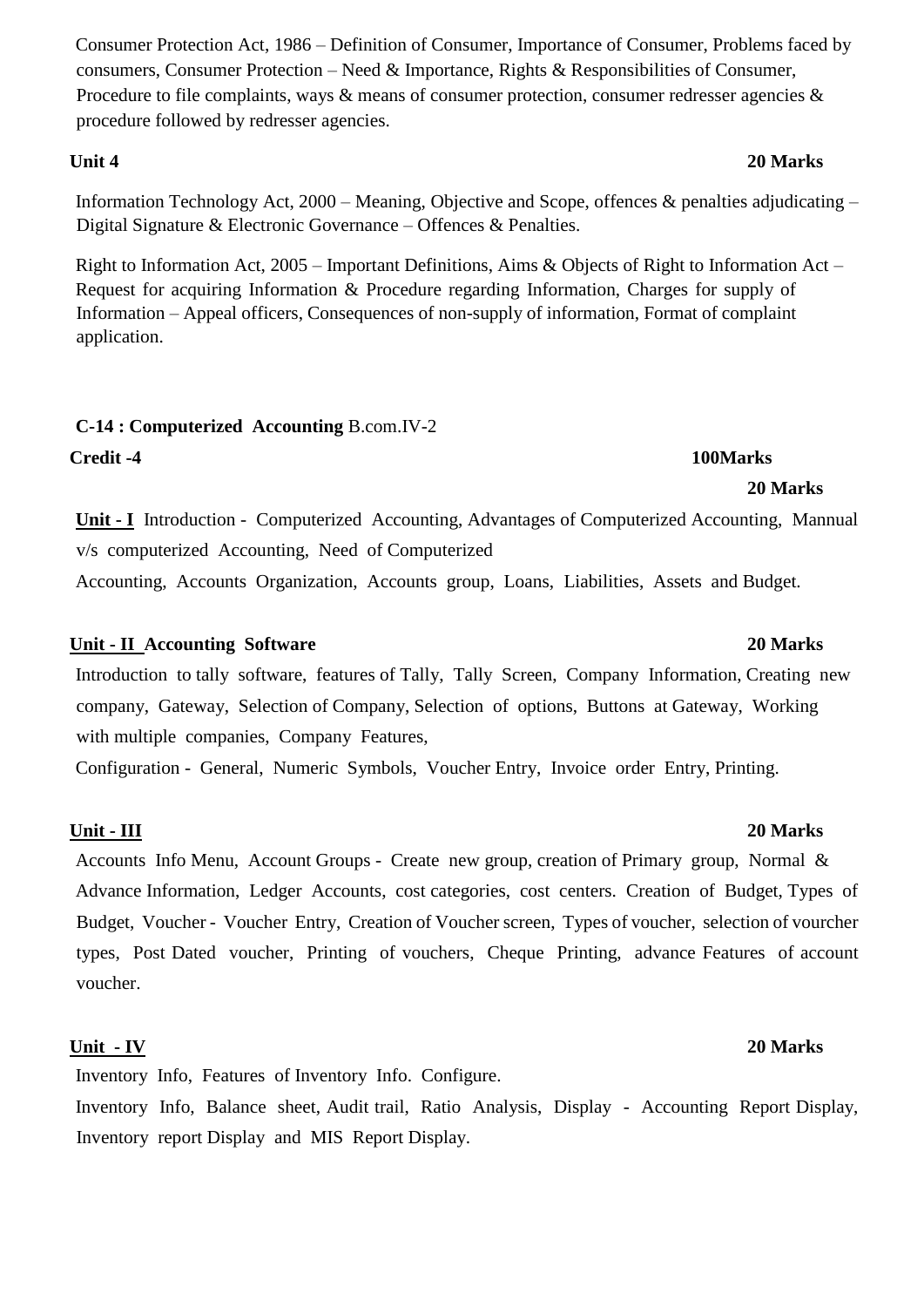Printing Reports, Export of Data. Maintenance - Bank Reconciliation, House keeping, Data Maintenance. Security - Users and Password Security Controls, Types of Security, Creation of New Security Levels and Tally Audit.

# **C -15: Management Accounting** B.com.IV-3

## **Credit -4 100Marks**

### **Unit - I :-Management Accounting :- 20Marks**

 Meaning, Scope, Importance, and limitations of Management Accounting. Difference between cost Accounting and Management Accounting, Role of Management Accounting. Break - Even Point Analysis. (Theory and Numerical)

### **Unit - II :-Business Budget and Budgetary Control :- 20 Marks**

 Meaning, Characteristics, Objectives, Advantages, Limitations. Classification and types of Budgets. Problems on cash Budget and Flexible Budget Only. (Theory and Numerical)

### **Unit - III :-Ratio Analysis :- 20 Marks**

 Meaning, Importance and Limitations of Ratio Analysis, Classification of Ratio, Computation of Profitability Ratio, Financial Ratio with special reference to current Ratio, Acid Test / Liquid Ratio, Inventory Turnover Ratio Debtors and Creditors Turnover Ratio, Fixed Assets Turnover Ratio, Debt - Equity Ratio, Working Capital Ratio, Earnings per share Ratio. (Theory and Numerical)

### **Unit - IV :-Fund Flow Analysis :- 20 Marks**

Meaning, sources of Fund, Uses of fund, Distinguish between fund flow statement and Balance Sheet. Preparation of statement showing changes in working capital, profit from operation, fund flow statement. (Theory and Numerical)

### **C – 16: Entrepreneurial Development** B.com.IV-4 **Credit -4** 100Marks *Credit -4* 100Marks *Credit -4* 100Marks *Credit -4* 100Marks *Credit -4* 100Marks *Credit -4* 100Marks *Credit -4* 100Marks *Credit -4* 100Marks *Credit -4* 100Marks *Credit -4* 100

### **Unit 1 Entrepreneurship 20 Marks**

Evolution of the concept of Entrepreneur, Definitions of Entrepreneurship and Entrepreneur, Types of Entrepreneurship, Functions of Entrepreneur, Socio – economic origins of Entrepreneurship.

Stages in the entrepreneurial process, Barriers to Entrepreneurship, Environmental factors affecting entrepreneurship, Entrepreneurial Structures.

### **Unit 2 20 Marks**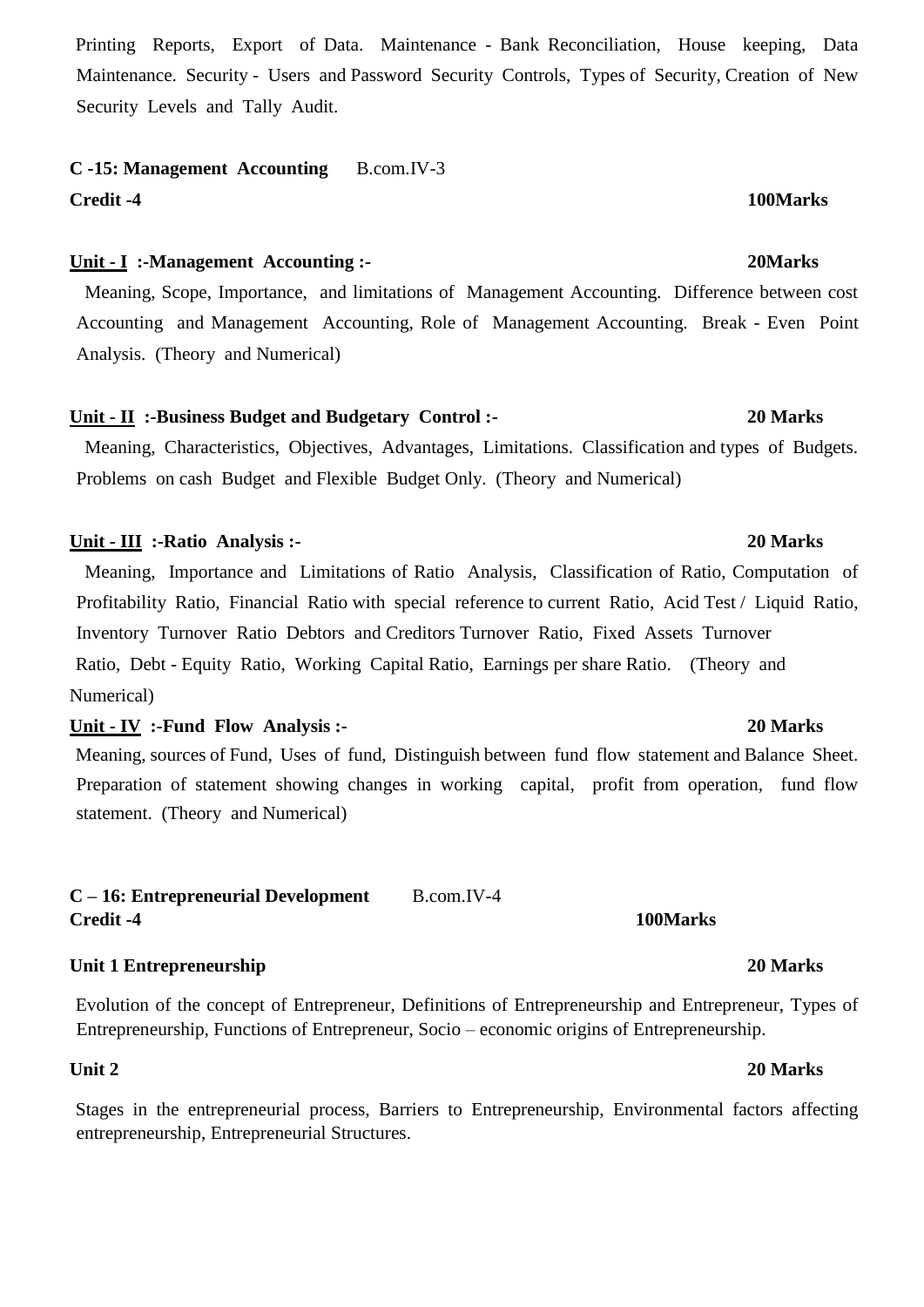Qualities of a successful Entrepreneur, Distinction between an Entrepreneur and a Manager, Role of Entrepreneurship in Economic Development. Theories of Entrepreneurship – Theory of Achievement Motivation, Conceptual model of Entrepreneurship.

Women Entrepreneurship – Concept of Women Entrepreneurs, Functions of Women Entrepreneurs, Growth of Women Entrepreneurship and problems of women Entrepreneurs, Development of Women Entrepreneurship, Recent Trends.

## **Semester V**

**C- 17: Fundamentals of Statistics** 

B.com.V-1

### **Credit -4 100Marks**

## **Unit - I :- 20Marks**

Meaning, Scope, Importance, Functions, and Limitations of Statistics. Collection of data, Tabulation and classification, frequency distribution.

Measures of Central Tendency - Mean, Median, Mode, Geometric Mean and Harmonic Mean. (Theory andNumericals)

### **Unit - II :- 20 Marks**

Measures of Dispersion :- Meaning of Significance of dispersion, Methods of measuring dispersion, Mean deviation, Standard Deviation, Quartile Deviation, Co-efficient of Variation. (Theory andNumericals)

## **Unit - III :- 20 Marks**

**Skewness :-** Absolute Measures of skewness, Relative measures of skewness, karl Pearson's Coefficient of skewness, Bowley's Coefficient of Skewness.

(Theory andNumericals)

## **Unit - IV :- 20 Marks**

Co-efficient of Correlation :- (Probable Error, Test of Significance) (Simple Series - Two way series), Rank correlation. (Theory &Numericals)

## **C-18 :Tax Procedures & Practice**B.com.V-2

## **Credit -4 100Marks**

### **Unit - I Indian Income Tax Act, 1961 20 Marks**

**-** Definition – Person, Assesses, Assessment, Assessment year, Previous year Income, Agricultural

Income, Company, Indian Company, Business, Capital Asset, Short term capital Asset.

### **Unit 3 20 Marks**

## **Unit 4 20 Marks**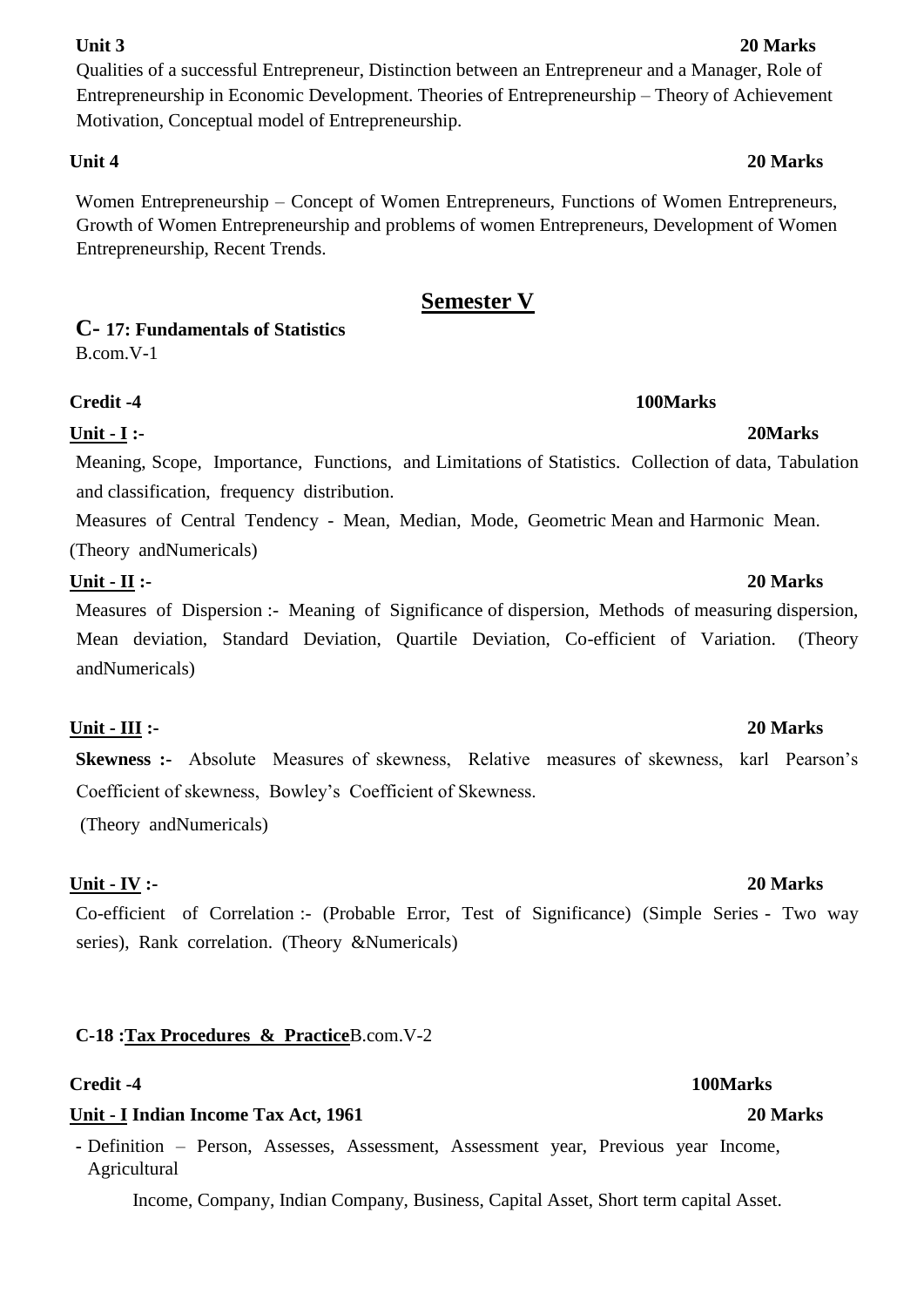**- Capital & Revenue :-** Capital; Expenditure, Revenue Expenditure, Capital loss and Revenue loss Residential Status and Tax.

Liability :- Residential status of the Assesse - Individuals, Hindu Undivided families, Firms and Association of Persons, Companies, other persons. Scope of total Income, Classification of Income problems on Residence and Tax Liability.

### **Unit - II Computation of Income under the head of : 20 Marks**

- Income from salaries including Retired persons.
- Income from House Property.

### **Unit - III Computation 20 Marks**

- Capital gains, Income from other sources, Deduction u/s 80 c, 80 ccc, 80 D, 80 DD, 80 DDB, 80 E, 80 G, 80 U,
- Computation of total and Tax liability of an Individual.

### **Unit - IV 20 Marks**

**-** Income tax authorities - their appointment, Jurisdiction and power. Permanent Acount Number, Payment of advance tax, filing of return o income; assessment, collection and recovery of tax, Refunds of Tax, Appeals, Revision & References.

### **C – 19 :Industrial Law** B.com.V-3

**Credit -4 100Marks Unit - I 20 Marks** i] Indian Factories Act - 1948 : Important Definitions, object & scope, Provision regarding workers Health, Provision regarding safety of workers.

ii] Rates regarding labour welfare, Provision regarding Adults, Women workers and young workers.

i] Industrial Dispute Act - 1947 : Concept, objectives and Significance, Authorities for Settlement of Industrial Dispute - their work procedure &

Powers. ii) Concept & Distinction between strike, Lockouts, Layoff & Retrenchments.

### **Unit - III 20 Marks**

i] Law relating to wages :- Object, Scope & Application of Minimum Wages Act - 1948 & Payment of Wages Act 1936.

### **Unit - II 20 Marks**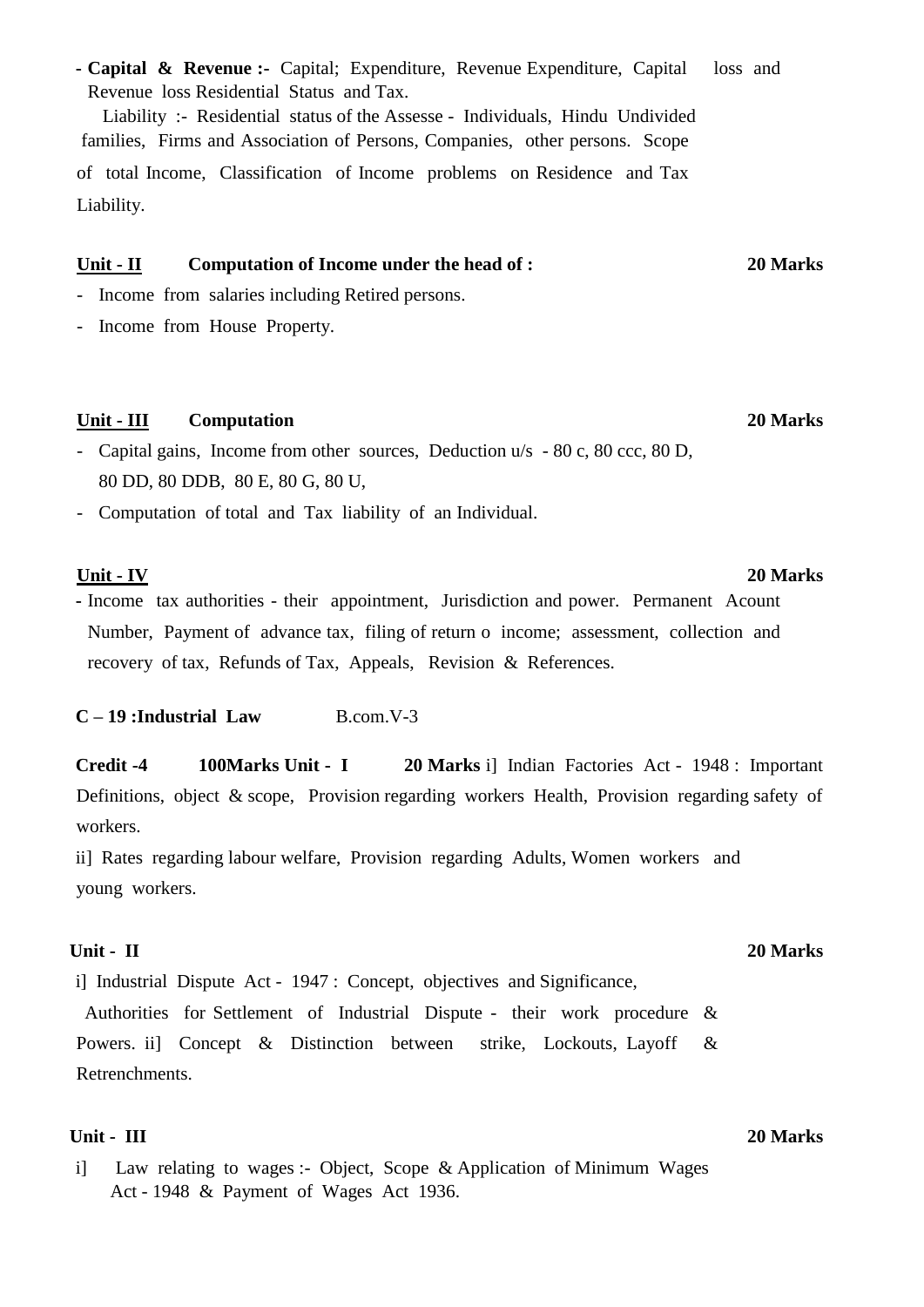ii] Law Relating to Bonus & Gratuity : Object, Scope & Application of Payment of Bonus Act 1965 &Payment of Gratuity Act 1972. iii] Law relating to Employee State Insurance &

Provident Fund : Object, Scope & Application of the Employee's State

 Insurance Act 1948 & Employee's Provident Fund & Misc. Provision Act 1952.

iv] Law relating to workmen compensation & Maternity Benefits : Object, scope & Application of workmen Compensation Act - 1923 & Maternity Benefits Act 1961.

**Unit - IV 20 Marks** i] Child Labour (Prohibition & Regulation) Act 1986 :- Object, Scope& Application.

ii] Trade Union Act 1926 : Object, Scope & Application, Registration of Trade Union.

iii]International Labour Organisation (ILO) :- Background & Importance of

ILO & its impact on Indian Labour Laws.

iv]Contract Labour Act : Object, Scope & Application.

**E- I-** B.com.V-3

**E- II-** B.com.V-4

### **E- I :Financial Management**

### **Credit -4 100Marks**

### **Unit – I 20Marks**

Meaning, Significance, objects & scope of financial Management. Functions & role of financial Manager.

Financial Market in India - Significance of Financial markets, objectives and functions of the financial system, Types of financial markets.

**Primary Market -** Meaning, functions, scope & significance of Primary Market Intermediaries.

**Secondary Market -** Meaning, Difference between Primary Market & Secondary Market, Products dealt in Secondary Market, Stock Exchange, Secondary Market Intermediaries. (Theory)

Meaning of working capital, Types, Determinants, Assessment of Working capital Requirement, Operating cycle. Inventory Management, Debtors Management & Creditors Manaement. (Theory &Numericals)

### **Unit – II 20 Marks**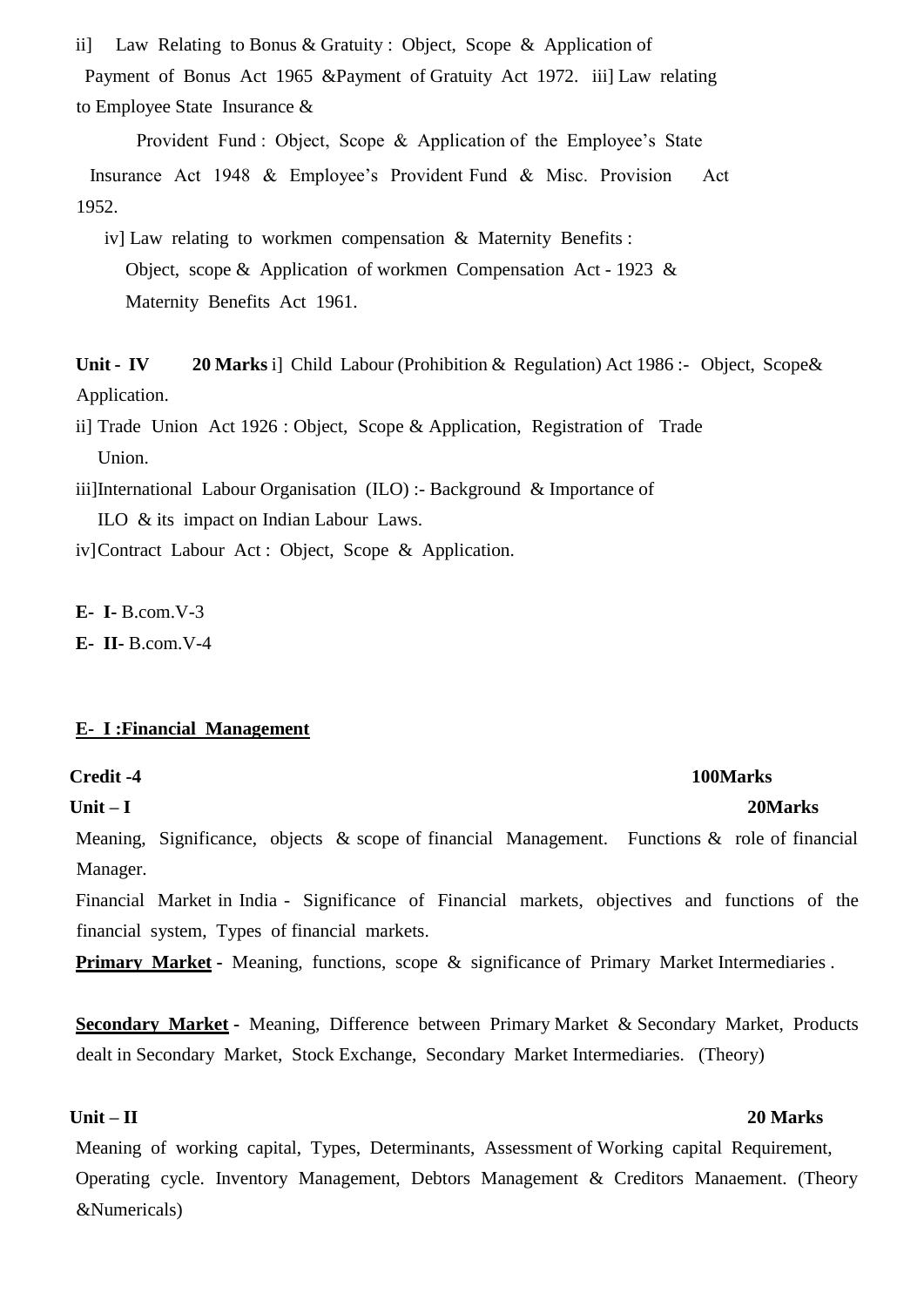### **Unit – III 20 Marks**

**Dividend Policies** Essentials of sound dividend Policy, Determination of Dividend Policy and its types, Surplus and Reserve Policy. (Theory & Numericals)

### **Unit - IV Capital Budgeting 20 Marks**

Meaning, Nature& Importance of Capital Budgeting, Investment Appraisal Techniques, Pay Back period method. Rate of return method, Net Present value Method, Discounted cash Flow Method. Leverages concept of Leverages, Operating & Financial Leverages. (Theory & Numerical)

### **E- II :Human Resource Management**

### **Credit -4 100Marks**

### **Unit - I Introduction 20Marks**

Human Resource Management, Definition, Objectives, Functions, Scope, Importance. Quality of an ideal Human Resource Managers.

### **Unit - II Recruitment, Selection& Training 20 Marks**

Recruitment - Meaning, source, Selection - process and importance, Placement and induction, career, Planning v/s manpower planning. Training - meaning method, training and development.

### **Unit - II 20 Marks**

Labour Welfare & collective bargaining Labour welfare - Safety & Health measures, workers Participation in Management, objectives for wage Incentive - Fringe Benefits .

Collective Bargaining - Features - Pre - requisite of Collective Bargaining - Agreement at different levels, Successful Participation of workers in Management.

### **Unit - IV Human Resource Planning & accounting 20 Marks**

Human Resource Planning- Human Capital Investment - Expenditure v/s Productivity. Meaning & definition of Human Resource Accounting, Importance; Human Resource Accounting - Measurement of Human value addition into money value.

**E- III :Marketing Management Credit -4 100Marks Unit - I :-** Marketing function **20 Marks**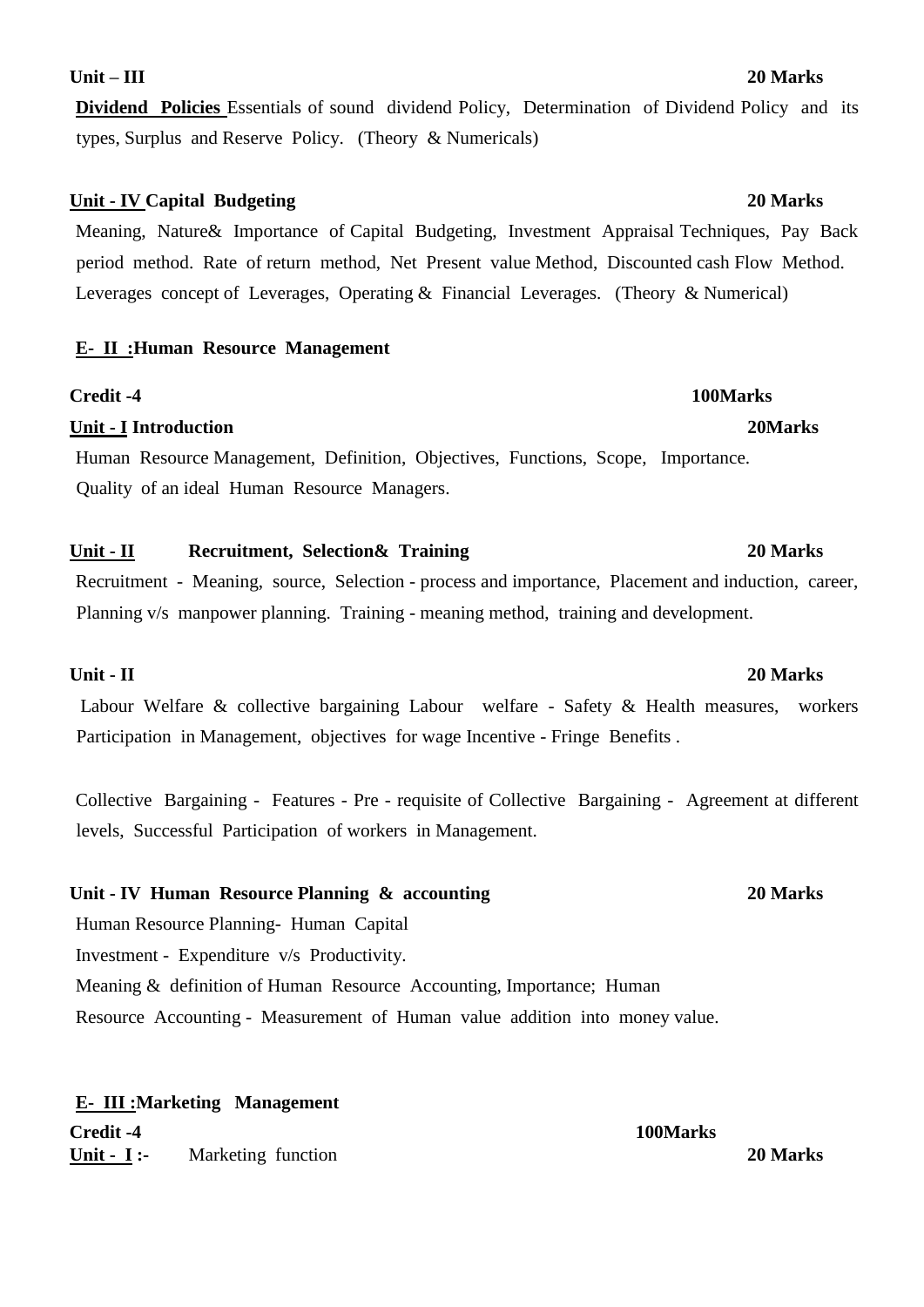## **Unit - II :- Market and Pricing Policies 20 Marks**

Meaning, concept& characteristics of consumer market, Industrial Market & Service Market, their difference, government & reseller market, online market :- issues & challenges.

Pricing Policies :- Meaning, types and factors governing them.

### **Unit - III :-Product Planning & Distribution 20 Marks**

Product Planning - New Product Development, Product life cycle, Branding & Packaging, Distribution channels for consumer product, Industrial product & service product, Function of Distribution of Channels, Factors Affecting Distribution of Channels.

### **Unit - IV :- Consumer behavior & Promotion 20 Marks**

Consumer behavior - Meaning, concept and factors affecting consumer behavior, customer satisfaction, measurement of customer satisfaction, After Sales services and its role in modern business.

Promotion :- Techniques of promotion, Personal selling, Advertising, Direct Marketing, E Marketing.

### **Semester VI**

## **C-20: Auditing Principles & Practice B.comVI-1**

Nature of Auditing, Meaning & Definition, Objectives, Advantages, Principles, Scope and Limitations of Auditing. Types of Auditing - continuous Audit, Annual, Periodical Audit.

**Credit -4 100Marks** 

### **Unit - II :- 20 Marks**

Internal Control& Internal Audit System Meaning, definition, advantages & disadvantages of Internal Control, Internal Check, Internal Audit, EDP Audit : Meaning of EDP Audit, Control in EDP (Electronic Data Processing) Environment - General EDP Control, Application Control.

### Unit - **III** :- Audit Working & Procedure 20 Marks i]

### **i) Audit Planning, Evidence**

Audit Programme : Meaning & Definition, objective, Advantages & Disadvantages of Audit Programme, Formulation of Audit Programme,

Precaution to be taken for preparation of audit programme.

### **ii] Audit Documentation& Evidence :**

Meaning, definition, content, advantages of audit note book, audit working paper, essential of good audit working paper, ownership & custody of audit working paper, Audit evidence, method of obtaining audit evidence.

# **Unit - I :- Auditing 20 Marks**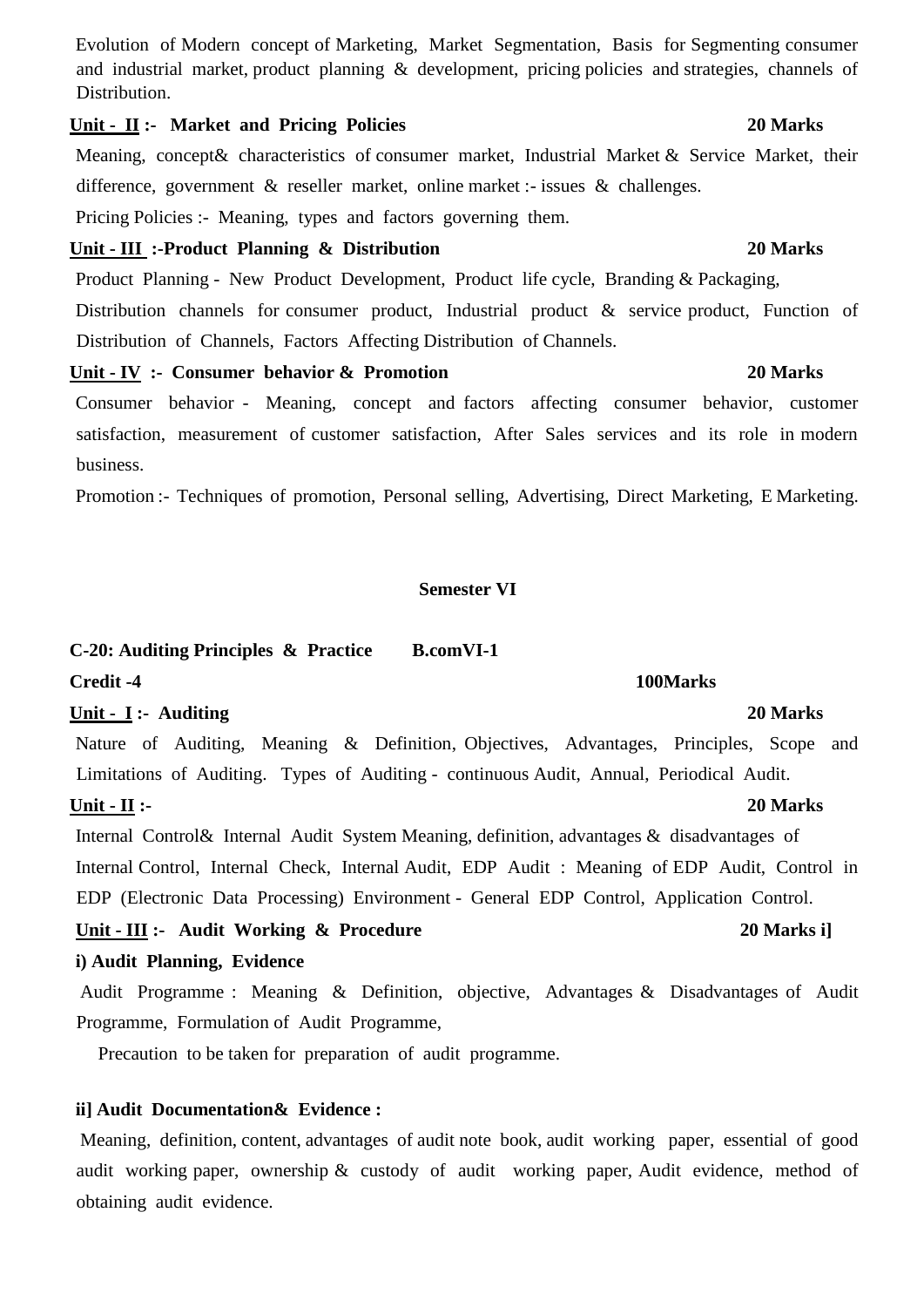### **Unit - IV :- Vouching of Verification : 20 Marks**

Vouching : Meaning & definition of Vouching, Objective, importance & limitation of vouching, Vouching procedure & precaution to be taken for vouching of - cash book, purchase book, Sales book. Verification of Assets & Liabilities : Meaning, Object, importance & limitation of Verification. Audit of Fixed assets, current Assets, General Principle regarding Verification of assets, Audit of Liabilities, General principle of regarding verification of liabilities.

### **C-21: Sales Promotion & Management B.comVI-2**

### **Unit – I 20 Marks**

Sales Promotion - Introduction to Sales Promotion, Role & growth of Sales Promotion, its features and purpose, Tools & Techniques of Sales promotion, Sales promotion Campaign, Developing a logic for sales promotion programmes.

### **Unit - II 20 Marks**

Consumer Promotions& Trade Promotions - their purpose & types, How to plan & evaluate a successful promotion, the relationship between advertising & promotions, Introduction to Global Marketing, Advertising & Sales promotion.

### **Unit - III 20 Marks**

Role of Selling in planned economy, selling as a career, Acquiring skills and developing new qualities for salesmen and to improve growth chances, Tips and suggestions to improve personal ability, skills for salesmen, product knowledge, planned selling system.

### **Unit – IV 20 Marks**

Selection & Training of Sales force, latest techniques in training.

Motivation & Compensation plans.

Sales planning (Forecasting) methods, budgets, implementation,

review techniques.

Communication, how to develop Skills for effective communication, Principles, objectives and methods. Sales mangers / Supervisors - their role, authority and responsibility.

### **Credit -4 100Marks**